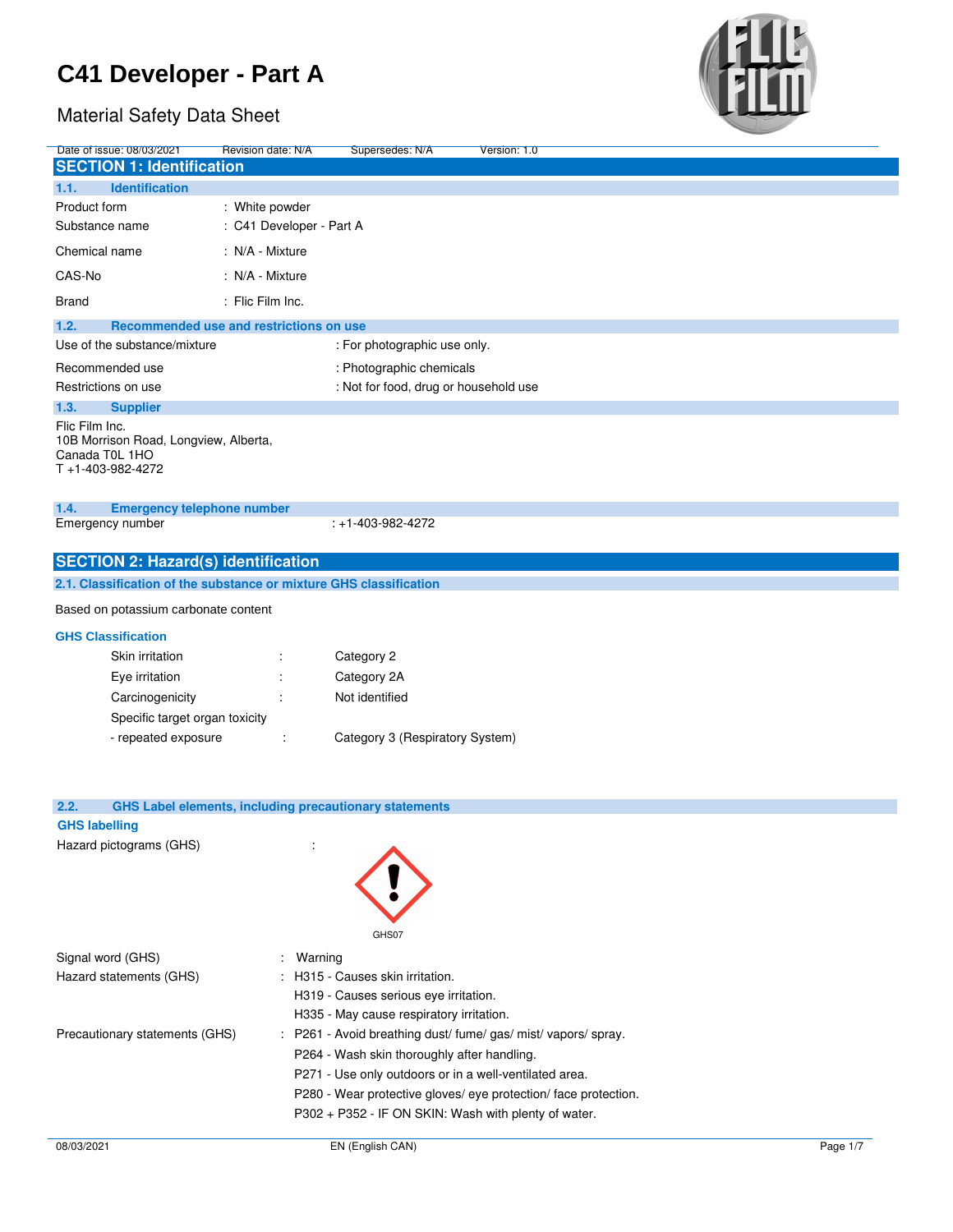|                                                                                                                                | P304 + P340 + P312 - IF INHALED: Remove person to fresh air and keep comfortable for breathing. Call                                                                                             |                                                                            |          |          |
|--------------------------------------------------------------------------------------------------------------------------------|--------------------------------------------------------------------------------------------------------------------------------------------------------------------------------------------------|----------------------------------------------------------------------------|----------|----------|
|                                                                                                                                |                                                                                                                                                                                                  | a POISON CENTER/ doctor if you feel unwell.                                |          |          |
|                                                                                                                                | P305 + P351 + P338 - IF IN EYES: Rinse cautiously with water for several minutes. Remove contact                                                                                                 |                                                                            |          |          |
|                                                                                                                                |                                                                                                                                                                                                  | lenses, if present and easy to do. Continue rinsing.                       |          |          |
|                                                                                                                                | P332 + P313 - If skin irritation occurs: Get medical advice/ attention.                                                                                                                          |                                                                            |          |          |
|                                                                                                                                | P337 + P313 - If eye irritation persists: Get medical advice/attention.                                                                                                                          |                                                                            |          |          |
|                                                                                                                                | P362 + P364T- Take off contaminated clothing and wash it before reuse.                                                                                                                           |                                                                            |          |          |
|                                                                                                                                | P403 + P233 - Store in a well-ventilated place. Keep container tightly closed.                                                                                                                   |                                                                            |          |          |
|                                                                                                                                | P405 - Store locked up.                                                                                                                                                                          |                                                                            |          |          |
|                                                                                                                                |                                                                                                                                                                                                  | P501 - Dispose of contents/ container to an approved waste disposal plant. |          |          |
| 2.3.<br>Other hazards which do not result in classification                                                                    |                                                                                                                                                                                                  |                                                                            |          |          |
| Other hazards not contributing to the<br>classification                                                                        | : None under normal conditions.                                                                                                                                                                  |                                                                            |          |          |
| 2.4.<br><b>Unknown acute toxicity (GHS)</b>                                                                                    |                                                                                                                                                                                                  |                                                                            |          |          |
| Not applicable                                                                                                                 |                                                                                                                                                                                                  |                                                                            |          |          |
| <b>SECTION 3: Composition/Information on ingredients</b>                                                                       |                                                                                                                                                                                                  |                                                                            |          |          |
| 3.1.<br><b>Substances</b>                                                                                                      |                                                                                                                                                                                                  |                                                                            |          |          |
| Substance type                                                                                                                 | : Multi-constituent                                                                                                                                                                              |                                                                            |          |          |
| <b>Name</b>                                                                                                                    |                                                                                                                                                                                                  | <b>Product identifier</b>                                                  | % w / w  |          |
| Potassium carbonate                                                                                                            |                                                                                                                                                                                                  | (CAS-No.) 584-08-07                                                        | >80      |          |
| Sodium sulfite                                                                                                                 |                                                                                                                                                                                                  | (CAS-No.) 7757-83-7                                                        | $5 - 10$ |          |
| Potassium bromide                                                                                                              |                                                                                                                                                                                                  | (CAS-No.) 7758-02-3                                                        | ~10      |          |
| Full text of hazard classes and H-statements : see section 16                                                                  |                                                                                                                                                                                                  |                                                                            |          |          |
| 3.2.<br><b>Mixtures</b>                                                                                                        |                                                                                                                                                                                                  |                                                                            |          |          |
| Not applicable                                                                                                                 |                                                                                                                                                                                                  |                                                                            |          |          |
| <b>SECTION 4: First-aid measures</b>                                                                                           |                                                                                                                                                                                                  |                                                                            |          |          |
| 4.1.<br><b>Description of first aid measures</b>                                                                               |                                                                                                                                                                                                  |                                                                            |          |          |
| First-aid measures general                                                                                                     | : Never give anything by mouth to an unconscious person. If you feel unwell, seek medical advice                                                                                                 |                                                                            |          |          |
|                                                                                                                                | (show the label where possible).                                                                                                                                                                 |                                                                            |          |          |
| First-aid measures after inhalation                                                                                            | : Allow victim to breathe fresh air. Allow the victim to rest. If breathing is difficult, give oxygen.<br>Get medical attention                                                                  |                                                                            |          |          |
| First-aid measures after skin contact                                                                                          | : Remove affected clothing and wash all exposed skin area with mild soap and water, followed by warm water                                                                                       |                                                                            |          |          |
|                                                                                                                                | rinse. If skin irritation or rash occurs: Get medical advice/attention. Wash contaminated clothing before reuse.                                                                                 |                                                                            |          |          |
| First-aid measures after eye contact                                                                                           | : Rinse cautiously with water for several minutes. Remove contact lenses, if present and easy to do. Continue                                                                                    |                                                                            |          |          |
|                                                                                                                                | rinsing. Immediately call a poison center or doctor / physician.                                                                                                                                 |                                                                            |          |          |
| First-aid measures after ingestion                                                                                             | : Rinse mouth. Do NOT induce vomiting. Obtain emergency medical attention. Call a POISON CENTER or                                                                                               |                                                                            |          |          |
|                                                                                                                                | doctor/physician if you feel unwell.                                                                                                                                                             |                                                                            |          |          |
| 4.2.                                                                                                                           | Most important symptoms and effects (acute and delayed)                                                                                                                                          |                                                                            |          |          |
| Symptoms/effects<br>Symptoms/effects after skin contact                                                                        | : Respiratory tract irritation. Upper airway irritation, may cause cough, redness of mouth and upper airways.<br>: May cause skin irritation.                                                    |                                                                            |          |          |
| Symptoms/effects after eye contact                                                                                             | : May causes severe eye irritation and redness to the eye lids, conjunctiva. There is potential for permanent                                                                                    |                                                                            |          |          |
|                                                                                                                                | and severe eye damage if not treated immediately.                                                                                                                                                |                                                                            |          |          |
| Symptoms/effects after ingestion                                                                                               | : Swallowing a small quantity may cause severe gastrointestinal irritation with nausea, vomiting and<br>diarrhea. Ingestion of large quantities may cause ulceration, vomiting, shock and death. |                                                                            |          |          |
| 4.3. Immediate medical attention and special treatment, if necessary                                                           |                                                                                                                                                                                                  |                                                                            |          |          |
| Obtain medical assistance.                                                                                                     |                                                                                                                                                                                                  |                                                                            |          |          |
| <b>SECTION 5: Fire-fighting measures</b>                                                                                       |                                                                                                                                                                                                  |                                                                            |          |          |
| Negligible fire hazard due to non combustible properties of the mixture.<br>5.1. Suitable (and unsuitable) extinguishing media |                                                                                                                                                                                                  |                                                                            |          |          |
| Suitable extinguishing media                                                                                                   | : Use extinguishing medium as appropriate for the surrounding fire.                                                                                                                              |                                                                            |          |          |
| Unsuitable extinguishing media                                                                                                 | : Not identified.                                                                                                                                                                                |                                                                            |          |          |
| 5.2. Specific hazards arising from the chemical                                                                                |                                                                                                                                                                                                  |                                                                            |          |          |
|                                                                                                                                | Oxides of sodium and potassium. Sulfur dioxide. Carbon dioxide. Carbon monoxide. Bromine.                                                                                                        |                                                                            |          |          |
| 08/03/2021                                                                                                                     | EN (English CAN)                                                                                                                                                                                 |                                                                            |          | Page 2/7 |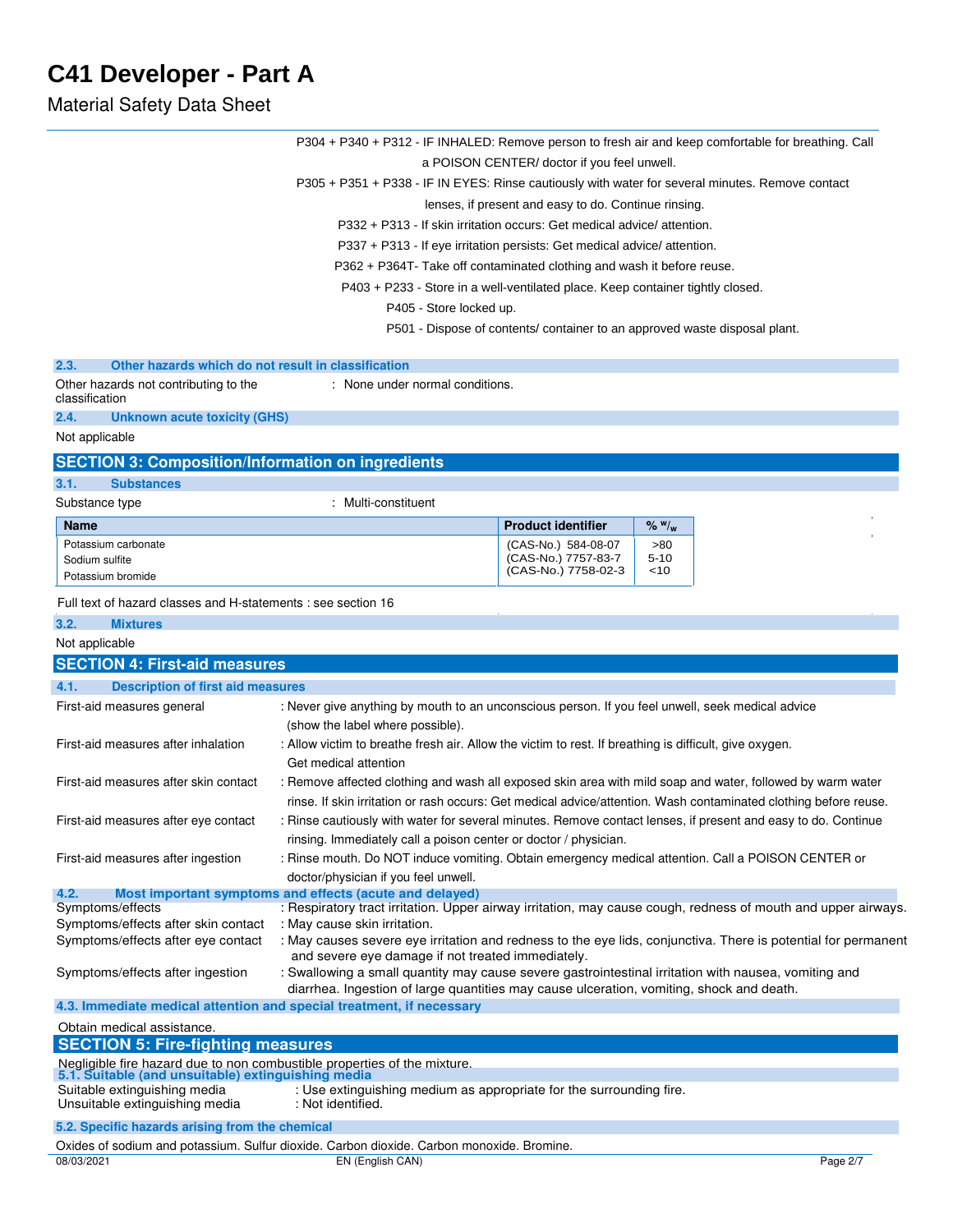## Material Safety Data Sheet

| 5.3.                                                                               | Special protective equipment and precautions for fire-fighters                                                                                                                                                                                                                                                                                                                                                                            |
|------------------------------------------------------------------------------------|-------------------------------------------------------------------------------------------------------------------------------------------------------------------------------------------------------------------------------------------------------------------------------------------------------------------------------------------------------------------------------------------------------------------------------------------|
| Firefighting instructions                                                          | : Generally, exercise caution when fighting any chemical fire.                                                                                                                                                                                                                                                                                                                                                                            |
|                                                                                    | Prevent fire-fighting water from entering environment.                                                                                                                                                                                                                                                                                                                                                                                    |
| Protection during firefighting                                                     | : Do not enter fire area without proper protective equipment, including respiratory protection.                                                                                                                                                                                                                                                                                                                                           |
| <b>SECTION 6: Accidental release measures</b>                                      |                                                                                                                                                                                                                                                                                                                                                                                                                                           |
| 6.1.                                                                               | Personal precautions, protective equipment and emergency procedures                                                                                                                                                                                                                                                                                                                                                                       |
|                                                                                    | Avoid contact with skin and eyes. Avoid breathing dust. Avoid dust formation. Wash thoroughly after handling. Wear correct personal protective equipment.                                                                                                                                                                                                                                                                                 |
| 6.1.1. For non-emergency personnel<br>Protective equipment<br>Emergency procedures | : Safety glasses. Protective clothing. Gloves. Dust mask.<br>Evacuate unnecessary personnel.                                                                                                                                                                                                                                                                                                                                              |
| 6.1.2.<br>For emergency responders<br>Protective equipment<br>Emergency procedures | Equip cleanup crew with proper protection.<br>: Ventilate area.                                                                                                                                                                                                                                                                                                                                                                           |
| 6.2.<br><b>Environmental precautions</b>                                           |                                                                                                                                                                                                                                                                                                                                                                                                                                           |
|                                                                                    | This material is harmful to aquatic life. Prevent entry to sewers and public waters. Notify authorities if liquid enters sewers or public waters.                                                                                                                                                                                                                                                                                         |
|                                                                                    | 6.3. Methods and material for containment and cleaning up                                                                                                                                                                                                                                                                                                                                                                                 |
| Spills                                                                             | : Evacuate surrounding areas. Keep unnecessary and unprotected personnel from entering the area. Dilute<br>with water and mop up, or absorb with an inert dry material and place in an appropriate waste disposal<br>container. Finish cleaning by spreading water on the contaminated surface and dispose of according to local<br>and regional authority requirements.                                                                  |
| 6.4. Reference to other sections                                                   |                                                                                                                                                                                                                                                                                                                                                                                                                                           |
| See Heading 8. Exposure controls and personal protection.                          |                                                                                                                                                                                                                                                                                                                                                                                                                                           |
| <b>SECTION 7: Handling and storage</b>                                             |                                                                                                                                                                                                                                                                                                                                                                                                                                           |
| <b>Precautions for safe handling</b><br>7.1.                                       |                                                                                                                                                                                                                                                                                                                                                                                                                                           |
| Precautions for safe handling                                                      | : Wash hands and other exposed areas with mild soap and water before eating, drinking or smoking and when<br>leaving work. Provide good ventilation in process area to prevent formation of dust build up. Avoid breathing<br>dust. Avoid contact with skin and eyes. Obtain special instructions before use. Use personal protective<br>equipment as required. Do not handle until all safety precautions have been read and understood. |
| Hygiene measures                                                                   | Do not eat, drink or smoke when using this product. Wash exposed skin thoroughly after handling.<br>Contaminated work clothing should not be allowed out of the workplace. Wash contaminated clothing before<br>reuse.                                                                                                                                                                                                                    |
| 7.2.                                                                               | Conditions for safe storage, including any incompatibilities                                                                                                                                                                                                                                                                                                                                                                              |
| Storage conditions                                                                 | : Keep container closed when not in use. Store in a cool, dry, well-ventilated area.<br>Providence and the contract contains a booster contractor of the basic of the                                                                                                                                                                                                                                                                     |

| 5.5.05                 | $\sim$ . The second control of the second control in the second state $\sim$ . The second control of $\sim$      |
|------------------------|------------------------------------------------------------------------------------------------------------------|
| Incompatible products  | : Acids, lime, Prolonged contact with aluminum, brass, bronze, copper, lead, tin, zinc or other alkali sensitive |
|                        | metals or alloys.                                                                                                |
| Incompatible materials | The powder is hygroscopic and will absorb water from the atmosphere. Store protected from moisture.              |
|                        | Note: Solutions of potassium carbonate are corrosive to aluminium.                                               |

| <b>Control parameters</b><br>8.1. |                                         |                                                                                   |
|-----------------------------------|-----------------------------------------|-----------------------------------------------------------------------------------|
| <b>Component</b>                  | <b>Occupational Exposure Limits</b>     |                                                                                   |
| Potassium carbonate               | ACGIH TWA 5mg/m <sup>3</sup> (8 hour).  | OSHA Final PEL TWA 15mg/m <sup>3</sup> (Total) / 5 mg/m <sup>3</sup> (Respirable) |
| Sodium sulfite                    | ACGIH TWA 5mg/m <sup>3</sup> (8 hour).  |                                                                                   |
| Potassium bromide                 | ACGIH TWA 10mg/m <sup>3</sup> (8 hour). | OSHA Final PEL TWA 15mg/m <sup>3</sup> (Total)                                    |

## **8.2. Appropriate engineering controls**

Appropriate engineering controls : Emergency eye wash fountains should be available in the immediate vicinity of any potential exposure. Ensure adequate ventilation. Material should be handled using local exhaust ventilation (LEV) or laboratory hood whenever possible.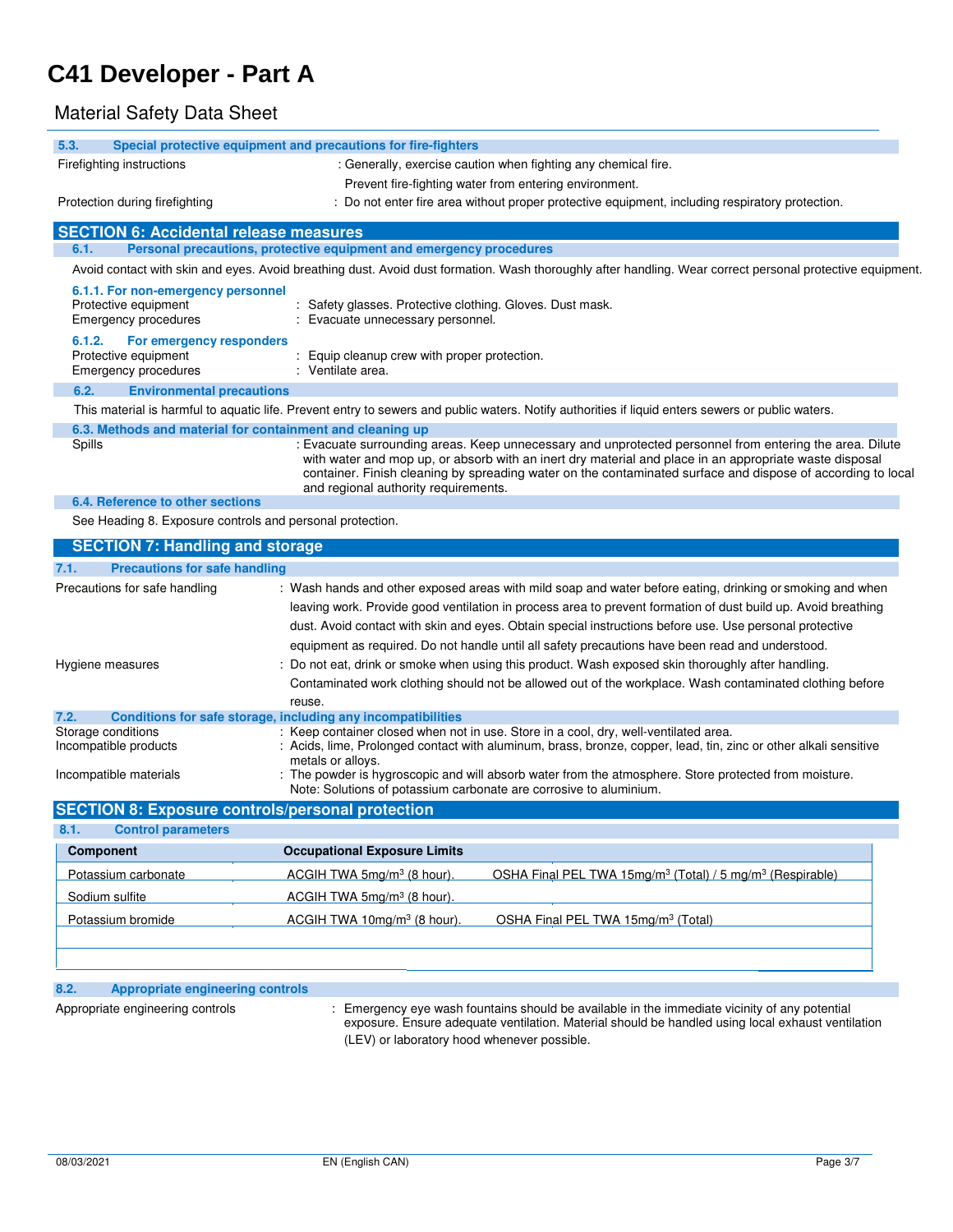## Material Safety Data Sheet

**8.3. Individual protection measures/Personal protective equipment** 

### **Personal protective equipment:**

Chemical resistant apron. Gloves. Face shield. Protective clothing. Safety glasses. Respirator.



### **Hand protection:**

Wear protective gloves

#### **Eye protection:**

Chemical goggles or safety glasses

#### **Respiratory protection:**

Wear respiratory protection.

#### **Other information:**

Do not eat, drink or smoke during use.

| <b>SECTION 9: Physical and chemical properties</b>            |                                                                                      |
|---------------------------------------------------------------|--------------------------------------------------------------------------------------|
| Information on basic physical and chemical properties<br>9.1. |                                                                                      |
| Physical state                                                | : Solid.                                                                             |
| Appearance                                                    | Power / crystalline.                                                                 |
| Colour                                                        | : White.                                                                             |
| Odour                                                         | Slight sulfurous / acidic smell.                                                     |
| Odour threshold                                               | No data available.                                                                   |
| рH                                                            | No data available.                                                                   |
| Melting point                                                 | No data available.                                                                   |
| Freezing point                                                | No data available.                                                                   |
| Boiling point                                                 | No data available.                                                                   |
| Flash point                                                   | No data available.                                                                   |
| Flammability (solid, gas)                                     | Non flammable.                                                                       |
| Vapour pressure                                               | No data available.                                                                   |
| Relative vapour density at 20 °C                              | No data available.                                                                   |
| Relative density                                              | No data available.                                                                   |
| Specific gravity / density                                    | No data available.                                                                   |
| Molecular mass                                                | N/A - Mixture.                                                                       |
| Solubility                                                    | Easily soluble in cold water, hot water. Very slightly soluble in alcohols, glycerol |
|                                                               | and diethyl ether (ethoxyethane).                                                    |
| Auto-ignition temperature                                     | : No data available.                                                                 |
| Decomposition temperature                                     | No data available                                                                    |
| Viscosity, kinematic                                          | No data available                                                                    |
| Viscosity, dynamic                                            | No data available                                                                    |
| <b>Explosion limits</b>                                       | No data available                                                                    |
| <b>Explosive properties</b>                                   | No data available                                                                    |
| Oxidizing properties                                          | No data available                                                                    |
| Hygroscopic                                                   | : Yes (due to potassium carbonate)                                                   |
|                                                               |                                                                                      |

**9.2. Other information**

No additional information available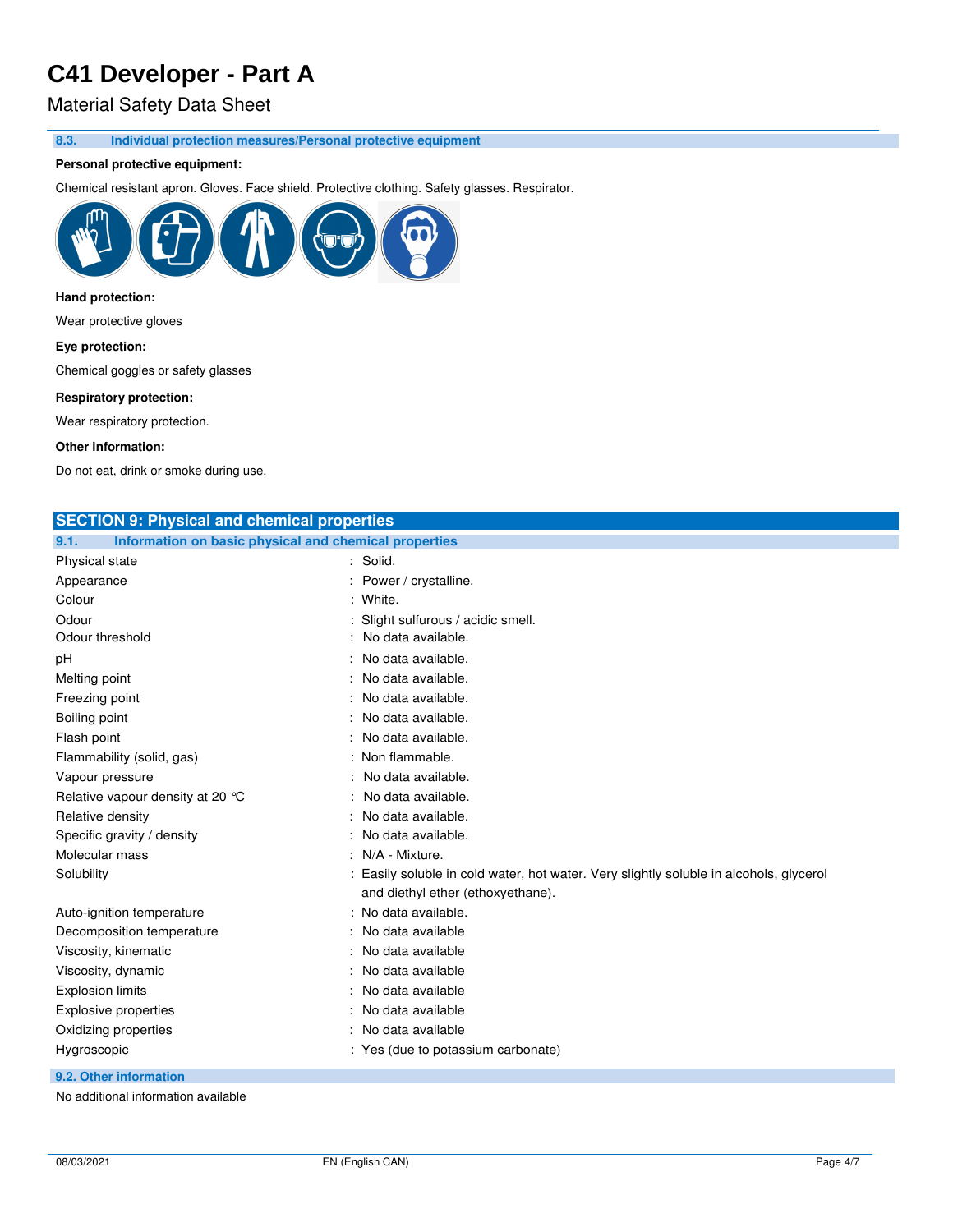## Material Safety Data Sheet

### **SECTION 10: Stability and reactivity**

### **10.1. Reactivity**

#### The mixture is stable.

**10.2. Chemical stability**

### Stable under normal conditions.

#### **10.3. Possibility of hazardous reactions**

Potassium carbonate is hygroscopic and will absorb moisture from the atmosphere. Moisture can also hydrolyze sodium sulfite to liberate sulfur dioxide which is a highly irritating and corrosive gas.

## **10.4. Conditions to avoid**

Direct sunlight. Possible emission of gaseous decomposition products may lead to a dangerous pressure build. Exposure to moisture. Elevated

#### temperatures. Store protected from moisture. **10.5. Incompatible materials**

Lime. Strong acids. Prolonged contact with aluminum, brass, bronze, copper, lead, tin, zinc or other alkali sensitive metals or alloys. Potassium carbonate can be basic enough to catalyze decomposition of nitro-compounds perhaps leading to explosion. Avoid contact with lime to prevent corrosive potassium hydroxide. Avoid strong acids to prevent generation of highly irritant and corrosive sulfur dioxide gas.

#### **10.6. Hazardous decomposition products**

Oxides of sodium and potassium. Sulfur dioxide. Carbon dioxide. Carbon monoxide. Bromine.

### **11: Toxicological information**

### **11.1. Information on toxicological effects**

| Likely routes of exposure<br>Acute toxicity                                                   | Inhalation; Skin and eye contact.<br>Oral: Harmful if swallowed.                                                                                                                                                                                                                                                                                                                                                          |
|-----------------------------------------------------------------------------------------------|---------------------------------------------------------------------------------------------------------------------------------------------------------------------------------------------------------------------------------------------------------------------------------------------------------------------------------------------------------------------------------------------------------------------------|
|                                                                                               | C41 Developer - Part A mixture (Toxicological data provided for potassium carbonate - greatest concentration)                                                                                                                                                                                                                                                                                                             |
| LD50 Oral                                                                                     | 1,870 mg/kg (rat)                                                                                                                                                                                                                                                                                                                                                                                                         |
| LD50 Dermal                                                                                   | $>2,000$ mg/kg (rabbit)                                                                                                                                                                                                                                                                                                                                                                                                   |
| <b>LC50</b> Inhalation                                                                        | >4.96 mg/l (rat/4.5 hour)                                                                                                                                                                                                                                                                                                                                                                                                 |
| Skin corrosion/irritation                                                                     | Causes skin irritation, redness.                                                                                                                                                                                                                                                                                                                                                                                          |
| Serious eye damage/irritation                                                                 | Causes serious eye irritation.                                                                                                                                                                                                                                                                                                                                                                                            |
| Respiratory or skin sensitization<br>Germ cell mutagenicity                                   | May cause an allergic skin reaction. Sodium sulfite may cause severe or deadly allergic<br>reactions in some asthmatics and sulfite sensitive individuals. Possible signs and symptoms<br>of allergic reactionsinclude bronchoconstriction, sweating, flushing, hives, rapid heart rate,<br>decreased blood pressure and anaphylaxis. Repeated or prolonged contact may cause dermatitis.<br>Not classified as a mutagen. |
|                                                                                               |                                                                                                                                                                                                                                                                                                                                                                                                                           |
| Carcinogenicity                                                                               | Not classified as a carcinogen.                                                                                                                                                                                                                                                                                                                                                                                           |
| Reproductive toxicity                                                                         | Not classified.                                                                                                                                                                                                                                                                                                                                                                                                           |
| Specific target organ toxicity – single exposure                                              | Not classified                                                                                                                                                                                                                                                                                                                                                                                                            |
| Specific target organ toxicity - repeated<br>exposure                                         | Based on available data, the classification criteria are not met. Harmful if swallowed.                                                                                                                                                                                                                                                                                                                                   |
| Aspiration hazard                                                                             | Not classified                                                                                                                                                                                                                                                                                                                                                                                                            |
| Potential Adverse human health effects and<br>symptoms<br>Symptoms/effects after skin contact | The substance or mixture is not classified as specific target organ toxicant. Prolonged or chronic<br>ingestion may cause bromism charaterised by disturbances to the central nervous system.<br>May cause skin irritation and/or dermatitis.                                                                                                                                                                             |
| Symptoms/effects after eye contact                                                            | May cause irreversible eye damage.                                                                                                                                                                                                                                                                                                                                                                                        |
| Symptoms/effects after ingestion                                                              | Swallowing a small quantity of this material will result in serious health hazard. Prolonged or                                                                                                                                                                                                                                                                                                                           |
|                                                                                               | chronic ingestion may cause bromism charaterised by disturbances to the central nervous system.                                                                                                                                                                                                                                                                                                                           |
| <b>SECTION 12: Ecological information</b>                                                     |                                                                                                                                                                                                                                                                                                                                                                                                                           |

## **12.1. Toxicity**

Ecology - water  $\blacksquare$  : Harmful to aquatic life.

| 12.2. | Persistence and degradability  |                                                                                                    |
|-------|--------------------------------|----------------------------------------------------------------------------------------------------|
|       | C41 Developer - Part A mixture |                                                                                                    |
|       | Persistence and degradability  | The material is inorganic and not subject to biodegradation and not to persist in the environment. |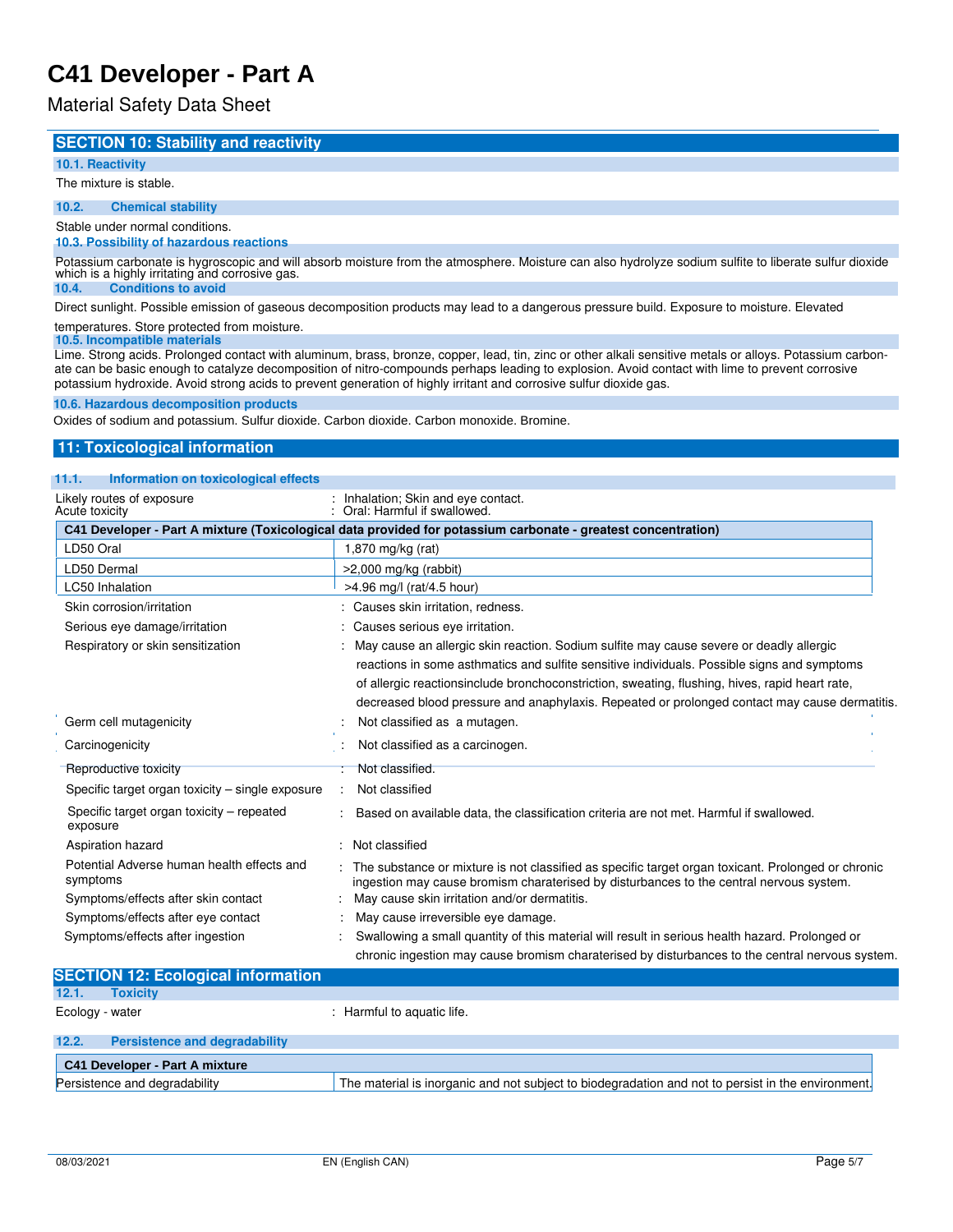| 12.3.<br><b>Bioaccumulative potential</b>                                              |                                                                                                                                                                     |
|----------------------------------------------------------------------------------------|---------------------------------------------------------------------------------------------------------------------------------------------------------------------|
| C41 Developer - Part A mixture                                                         |                                                                                                                                                                     |
| Bioaccumulative potential                                                              | This material is believed not to bioaccumulate                                                                                                                      |
| 12.4.<br><b>Mobility in soil</b>                                                       |                                                                                                                                                                     |
| No additional information available                                                    |                                                                                                                                                                     |
| 12.5.<br><b>Other adverse effects</b>                                                  |                                                                                                                                                                     |
| Other information                                                                      | : Avoid release to the environment.                                                                                                                                 |
| <b>SECTION 13: Disposal considerations</b>                                             |                                                                                                                                                                     |
| <b>Disposal methods</b><br>13.1.                                                       |                                                                                                                                                                     |
| Waste disposal recommendations                                                         | : Dispose in a safe manner in accordance with local / national regulations. Dispose of<br>contents / container to comply with local, state and federal regulations. |
| Ecology - waste materials                                                              | : Avoid release to the environment.                                                                                                                                 |
| <b>SECTION 14: Transport information</b>                                               |                                                                                                                                                                     |
| <b>Department of Transportation (DOT)</b><br>In accordance with DOT Transport document | : No transport restrictions for small packages, i.e. these are small quantity kits and not regulated.                                                               |
| description                                                                            | : Not applicable.                                                                                                                                                   |
| UN-No.(DOT)<br>Proper Shipping Name (DOT)                                              | $:$ UN3082<br>: Environmentally hazardous substances, liquid, n.o.s.                                                                                                |
| Transport hazard class(es) (DOT)                                                       | : 9 - Class 9 - Miscellaneous hazardous material 49 CFR 173.140                                                                                                     |
|                                                                                        |                                                                                                                                                                     |
| Packing group (DOT)<br>Hazard labels (DOT)                                             | : III - Minor Danger<br>: 9 - Class 9 (Miscellaneous dangerous materials)                                                                                           |
| Dangerous for the environment<br>Marine pollutant                                      | : Yes<br>: Yes                                                                                                                                                      |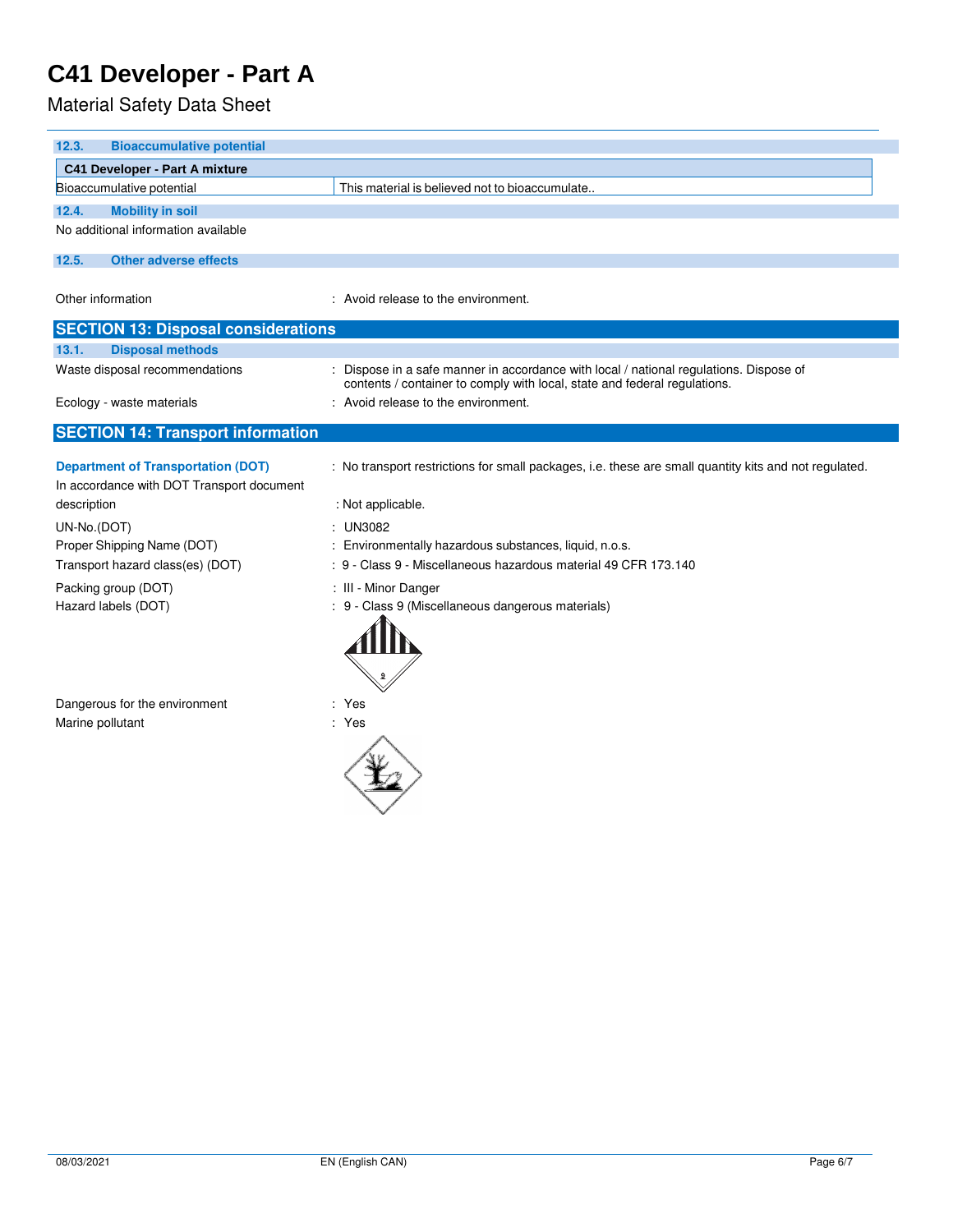## Material Safety Data Sheet

| DOT Special Provisions (49 CFR 172.102)                                        | : 8 - A hazardous substance that is not a hazardous waste may be shipped under the shipping<br>description "Other regulated substances, liquid or solid, n.o.s.", as appropriate. In addition, for<br>solid materials, special provision B54 applies.<br>146 - This description may be used for a material that poses a hazard to the environment but<br>does not meet the definition for a hazardous waste or a hazardous substance, as defined in<br>171.8 of this subchapter, or any hazard class as defined in Part 173 of this subchapter, if it is<br>designated as environmentally hazardous by the Competent Authority of the country of origin,<br>transit or destination.<br>335 - Mixtures of solids that are not subject to this subchapter and environmentally hazardous<br>liquids or solids may be classified as "Environmentally hazardous substances, solid, n.o.s,"<br>UN3077 and may be transported under this entry, provided there is no free liquid visible at the<br>time the material is loaded or at the time the packaging or transport unit is closed. Each<br>transport unit must be leak-proof when used as bulk packaging.<br>A112 - Notwithstanding the quantity limits shown in Column (9A) and (9B) for this entry, the<br>following IBCs are authorized for transportation aboard passenger and cargo-only aircraft. Each<br>IBC may not exceed a maximum net quantity of 1,000 kg:<br>a. Metal: 11A, 11B, 11N, 21A, 21B and 21N<br>b. Rigid plastics: 11H1, 11H2, 21H1 and 21H2<br>c. Composite with plastic inner receptacle: 11HZ1, 11HZ2, 21HZ1 and 21HZ2<br>d. Fiberboard: 11G<br>e. Wooden: 11C, 11D and 11F (with inner liners)<br>f. Flexible: 13H2, 13H3, 13H4, 13H5, 13L2, 13L3, 13L4, 13M1 and 13M2 (flexible IBCs must be<br>sift-proof and water resistant or must be fitted with a sift-proof and water resistant liner).<br>B54 - Open-top, sift-proof rail cars are also authorized.<br>IB8 - Authorized IBCs: Metal (11A, 11B, 11N, 21A, 21B, 21N, 31A, 31B and 31N); Rigid<br>plastics (11H1, 11H2, 21H1, 21H2, 31H1 and 31H2); Composite (11HZ1, 11HZ2, 21HZ1,<br>21HZ2, 31HZ1 and 31HZ2); Fiberboard (11G); Wooden (11C, 11D and 11F); Flexible (13H1,<br>13H2, 13H3, 13H4, 13H5, 13L1, 13L2, 13L3, 13L4, 13M1 or 13M2).<br>IP3 - Flexible IBCs must be sift-proof and water-resistant or must be fitted with a sift-proof and<br>water-resistant liner.<br>N20 - A 5M1 multi-wall paper bag is authorized if transported in a closed transport vehicle.<br>T1 - 1.5 178.274(d)(2) Normal 178.275(d)(2)<br>TP33 - The portable tank instruction assigned for this substance applies for granular and<br>powdered solids and for solids which are filled and discharged at temperatures above their<br>melting point which are cooled and transported as a solid mass. Solid substances transported<br>or offered for transport above their melting point are authorized for transportation in portable<br>tanks conforming to the provisions of portable tank instruction T4 for solid substances of<br>packing group III or T7 for solid substances of packing group II, unless a tank with more<br>stringent requirements for minimum shell thickness, maximum allowable working pressure,<br>pressure-relief devices or bottom outlets are assigned in which case the more stringent tank<br>instruction and special provisions shall apply. Filling limits must be in accordance with portable<br>tank special provision TP3. Solids meeting the definition of an elevated temperature material<br>must be transported in accordance with the applicable requirements of this subchapter. |
|--------------------------------------------------------------------------------|-----------------------------------------------------------------------------------------------------------------------------------------------------------------------------------------------------------------------------------------------------------------------------------------------------------------------------------------------------------------------------------------------------------------------------------------------------------------------------------------------------------------------------------------------------------------------------------------------------------------------------------------------------------------------------------------------------------------------------------------------------------------------------------------------------------------------------------------------------------------------------------------------------------------------------------------------------------------------------------------------------------------------------------------------------------------------------------------------------------------------------------------------------------------------------------------------------------------------------------------------------------------------------------------------------------------------------------------------------------------------------------------------------------------------------------------------------------------------------------------------------------------------------------------------------------------------------------------------------------------------------------------------------------------------------------------------------------------------------------------------------------------------------------------------------------------------------------------------------------------------------------------------------------------------------------------------------------------------------------------------------------------------------------------------------------------------------------------------------------------------------------------------------------------------------------------------------------------------------------------------------------------------------------------------------------------------------------------------------------------------------------------------------------------------------------------------------------------------------------------------------------------------------------------------------------------------------------------------------------------------------------------------------------------------------------------------------------------------------------------------------------------------------------------------------------------------------------------------------------------------------------------------------------------------------------------------------------------------------------------------------------------------------------------------------------------------------------------------------------------------------------------------------------------------------------------------------------------------------------------------------------------------------------------------------------------------------------------------------------------------------------------------------------------------------------------------------------------------------------------------------------------------------------------------------------------------------------------------------------------------------------------------------|
| DOT Packaging Exceptions (49 CFR 173.xxx)                                      | : 155                                                                                                                                                                                                                                                                                                                                                                                                                                                                                                                                                                                                                                                                                                                                                                                                                                                                                                                                                                                                                                                                                                                                                                                                                                                                                                                                                                                                                                                                                                                                                                                                                                                                                                                                                                                                                                                                                                                                                                                                                                                                                                                                                                                                                                                                                                                                                                                                                                                                                                                                                                                                                                                                                                                                                                                                                                                                                                                                                                                                                                                                                                                                                                                                                                                                                                                                                                                                                                                                                                                                                                                                                                               |
| DOT Quantity Limitations Passenger aircraft/rail : No limit<br>(49 CFR 173.27) |                                                                                                                                                                                                                                                                                                                                                                                                                                                                                                                                                                                                                                                                                                                                                                                                                                                                                                                                                                                                                                                                                                                                                                                                                                                                                                                                                                                                                                                                                                                                                                                                                                                                                                                                                                                                                                                                                                                                                                                                                                                                                                                                                                                                                                                                                                                                                                                                                                                                                                                                                                                                                                                                                                                                                                                                                                                                                                                                                                                                                                                                                                                                                                                                                                                                                                                                                                                                                                                                                                                                                                                                                                                     |
| DOT Quantity Limitations Cargo aircraft only (49 : No limit<br>CFR 175.75)     |                                                                                                                                                                                                                                                                                                                                                                                                                                                                                                                                                                                                                                                                                                                                                                                                                                                                                                                                                                                                                                                                                                                                                                                                                                                                                                                                                                                                                                                                                                                                                                                                                                                                                                                                                                                                                                                                                                                                                                                                                                                                                                                                                                                                                                                                                                                                                                                                                                                                                                                                                                                                                                                                                                                                                                                                                                                                                                                                                                                                                                                                                                                                                                                                                                                                                                                                                                                                                                                                                                                                                                                                                                                     |
| DOT Vessel Stowage Location                                                    | : A - The material may be stowed "on deck" or "under deck" on a cargo vessel and on a<br>passenger vessel.                                                                                                                                                                                                                                                                                                                                                                                                                                                                                                                                                                                                                                                                                                                                                                                                                                                                                                                                                                                                                                                                                                                                                                                                                                                                                                                                                                                                                                                                                                                                                                                                                                                                                                                                                                                                                                                                                                                                                                                                                                                                                                                                                                                                                                                                                                                                                                                                                                                                                                                                                                                                                                                                                                                                                                                                                                                                                                                                                                                                                                                                                                                                                                                                                                                                                                                                                                                                                                                                                                                                          |
| Other information                                                              | : No supplementary information available.                                                                                                                                                                                                                                                                                                                                                                                                                                                                                                                                                                                                                                                                                                                                                                                                                                                                                                                                                                                                                                                                                                                                                                                                                                                                                                                                                                                                                                                                                                                                                                                                                                                                                                                                                                                                                                                                                                                                                                                                                                                                                                                                                                                                                                                                                                                                                                                                                                                                                                                                                                                                                                                                                                                                                                                                                                                                                                                                                                                                                                                                                                                                                                                                                                                                                                                                                                                                                                                                                                                                                                                                           |

## **SECTION 15: Regulatory information**

#### **Canadian National Regulations**

C41 Developer - Part A mixture Not listed on the Canadian DSL (Domestic Substances List) Not listed on the Canadian IDL (Ingredient Disclosure List)

| <b>SECTION 16: Other information</b> |                                          |  |
|--------------------------------------|------------------------------------------|--|
| Full text of H-phrases:              | H315 - Causes skin irritation.           |  |
|                                      | H319 - Causes serious eye irritation.    |  |
|                                      | H335 - May cause respiratory irritation. |  |
|                                      |                                          |  |

08/03/2021 EN (English CAN) Page 7/7

Information in this MSDS is from available published sources and is believed to be accurate. No warranty, express or implied, is made and Flic Film Inc assumes no liability resulting from the use<br>of this MSDS. The user mus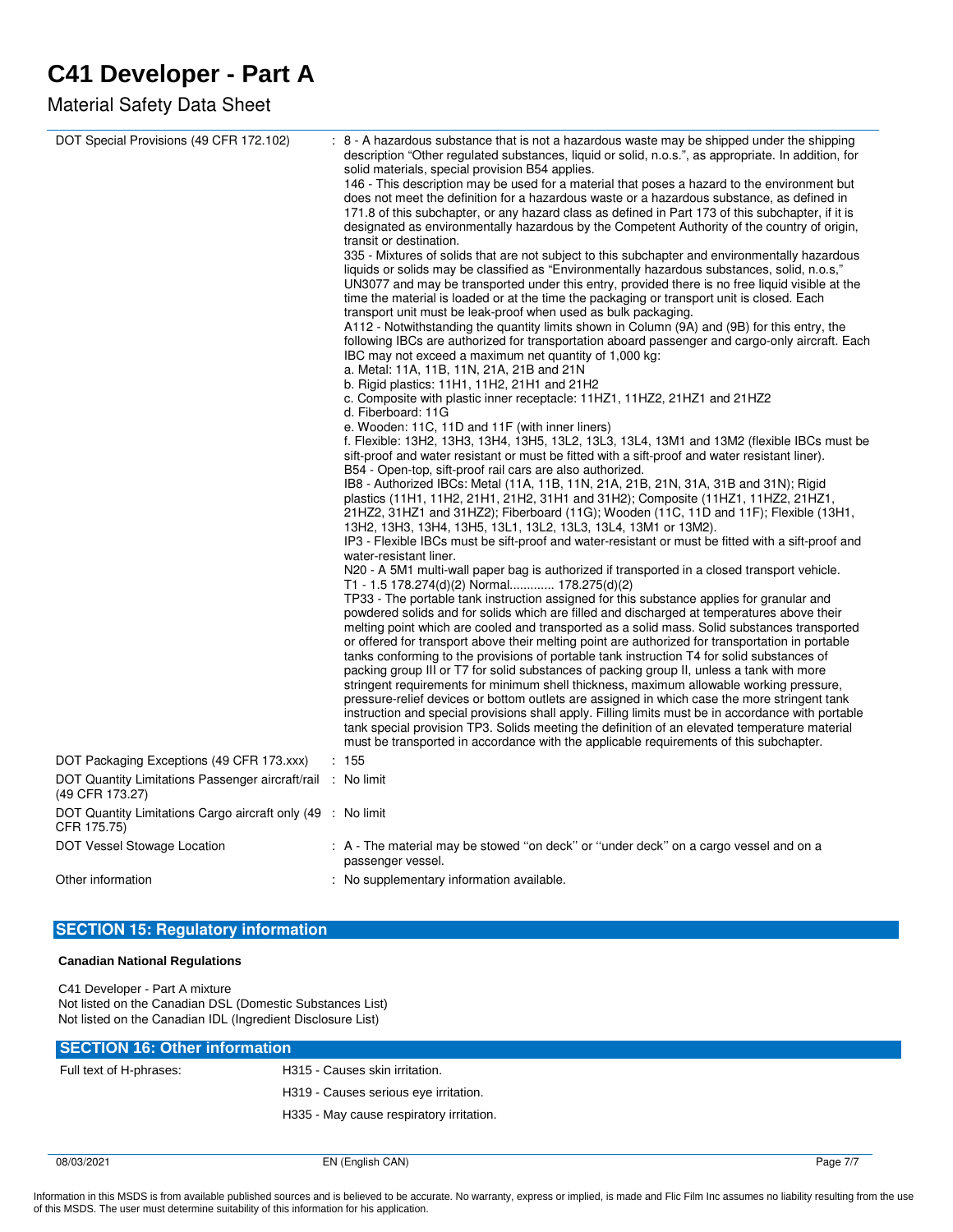## Material Safety Data Sheet



| Date of issue: 08/04/2021                             |                                       | Revision date: N/A                         | Supersedes: N/A                                                    | Version: 1.0 |
|-------------------------------------------------------|---------------------------------------|--------------------------------------------|--------------------------------------------------------------------|--------------|
|                                                       | <b>SECTION 1: Identification</b>      |                                            |                                                                    |              |
| 1.1.                                                  | <b>Identification</b>                 |                                            |                                                                    |              |
| Product form                                          |                                       | : White powder                             |                                                                    |              |
| Substance name                                        |                                       | : C41 Developer - Part B                   |                                                                    |              |
| Chemical name                                         |                                       | : N/A - Mixture                            |                                                                    |              |
| CAS-No                                                |                                       | : N/A - Mixture                            |                                                                    |              |
| <b>Brand</b>                                          |                                       | : Flic Film Inc.                           |                                                                    |              |
| 1.2.                                                  |                                       | Recommended use and restrictions on use    |                                                                    |              |
|                                                       | Use of the substance/mixture          |                                            | : For photographic use only.                                       |              |
| Recommended use                                       |                                       |                                            | : Photographic chemicals                                           |              |
| Restrictions on use                                   |                                       |                                            | : Not for food, drug or household use                              |              |
| 1.3.                                                  | <b>Supplier</b>                       |                                            |                                                                    |              |
| Flic Film Inc.<br>Canada T0L 1HO<br>T +1-403-982-4272 | 10B Morrison Road, Longview, Alberta, |                                            |                                                                    |              |
| 1.4.                                                  | <b>Emergency telephone number</b>     |                                            |                                                                    |              |
| Emergency number                                      |                                       |                                            | $: +1 - 403 - 982 - 4272$                                          |              |
|                                                       |                                       | <b>SECTION 2: Hazard(s) identification</b> |                                                                    |              |
|                                                       |                                       |                                            | 2.1. Classification of the substance or mixture GHS classification |              |
|                                                       | Based on potassium carbonate content  |                                            |                                                                    |              |
| <b>GHS Classification</b>                             |                                       |                                            |                                                                    |              |
|                                                       | Skin irritation                       |                                            | Category 2                                                         |              |
|                                                       | Eye irritation                        |                                            | Category 2A                                                        |              |
|                                                       | Carcinogenicity                       |                                            | Not identified                                                     |              |
|                                                       | Specific target organ toxicity        |                                            |                                                                    |              |
|                                                       | - repeated exposure                   |                                            | Category 3 (Respiratory System)                                    |              |
|                                                       |                                       |                                            |                                                                    |              |

## **2.2. GHS Label elements, including precautionary statements**

### **GHS labelling**

Hazard pictograms (GHS) :

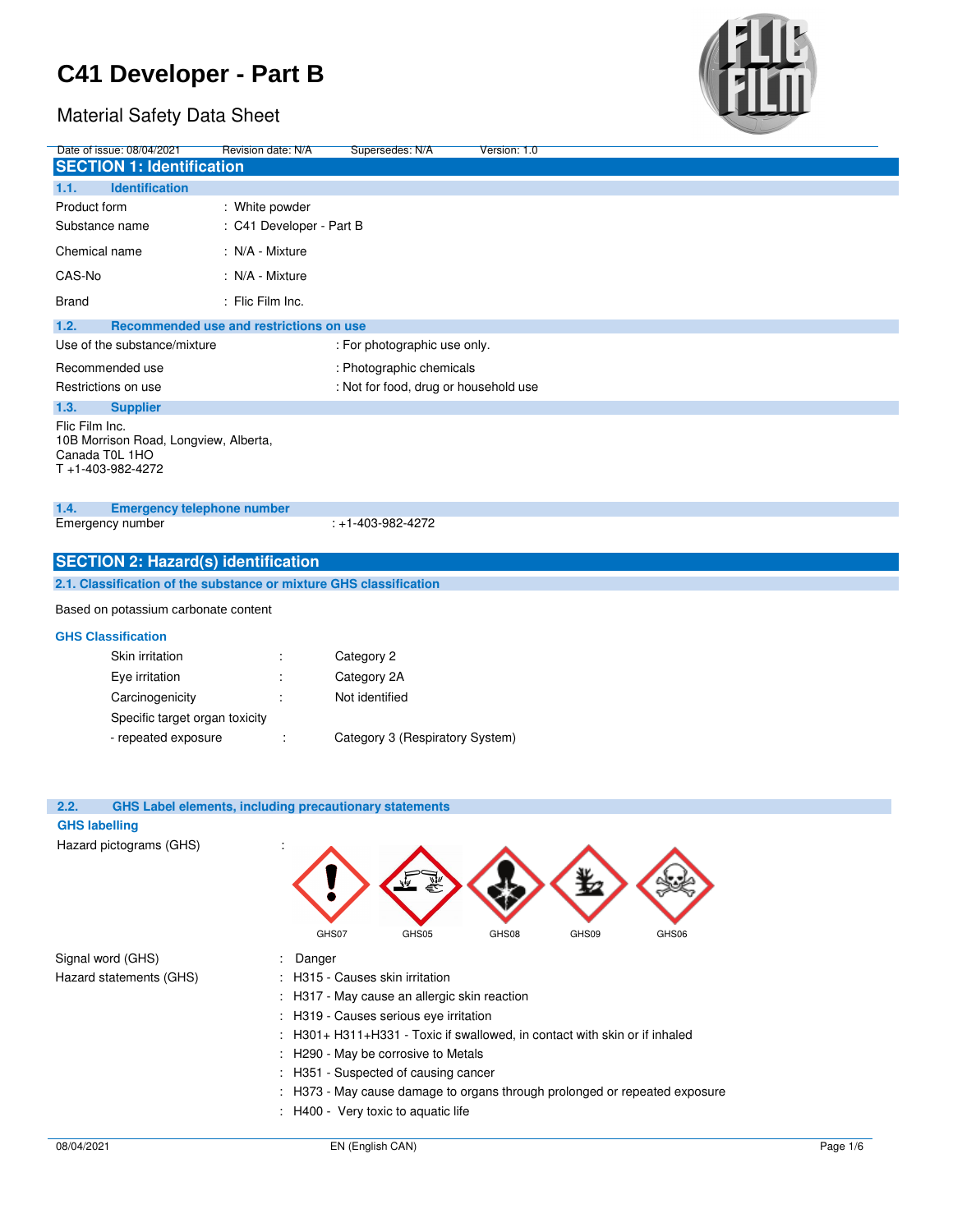## Material Safety Data Sheet

| Precautionary statements (GHS):                                                                                                |                                                                                                                                                                  |                                                                                        |                                                                       |                                                                                 |                          |  |
|--------------------------------------------------------------------------------------------------------------------------------|------------------------------------------------------------------------------------------------------------------------------------------------------------------|----------------------------------------------------------------------------------------|-----------------------------------------------------------------------|---------------------------------------------------------------------------------|--------------------------|--|
| PP201 - Obtain special instructions before use.                                                                                |                                                                                                                                                                  |                                                                                        |                                                                       |                                                                                 |                          |  |
| P202 - Do not handle until all safety precautions have been read and understood.                                               |                                                                                                                                                                  | P234 - Keep only in original packaging.<br>P264 - Wash skin thoroughly after handling. |                                                                       |                                                                                 |                          |  |
| P260 - Do not breathe dust/ fume/ gas/ mist/ vapors/ spray.                                                                    |                                                                                                                                                                  |                                                                                        | P273 - Avoid release to the environment.                              |                                                                                 |                          |  |
| P270 - Do not eat, drink or smoke when using this product.                                                                     |                                                                                                                                                                  |                                                                                        | P308 + P313 - IF exposed or concerned: Get medical advice/ attention. |                                                                                 |                          |  |
| P272 - Contaminated work clothing should not be allowed out of the workplace.                                                  |                                                                                                                                                                  |                                                                                        |                                                                       | P333 + P313 - If skin irritation or rash occurs: Get medical advice/ attention. |                          |  |
| P280 Wear protective gloves/ protective clothing/ eye protection/ face protection.                                             |                                                                                                                                                                  |                                                                                        |                                                                       | P337 + P313 - If eye irritation persists: Get medical advice/ attention.        |                          |  |
|                                                                                                                                | P301 + P312 + P330 - IF SWALLOWED: Call a POISON CENTER/ doctor if you feel unwell. Rinse mouth.                                                                 |                                                                                        |                                                                       |                                                                                 |                          |  |
|                                                                                                                                | P302 + P352 + P312 - IF ON SKIN: Wash with plenty of water.Call a POISON CENTER / doctor if you feel unwell.                                                     |                                                                                        |                                                                       |                                                                                 |                          |  |
|                                                                                                                                | P305 + P351 + P338 - IF IN EYES: Rinse cautiously with water for several minutes. Remove contact lenses, if present and easy to do. Continue rinsing.            |                                                                                        |                                                                       |                                                                                 |                          |  |
| P362 + P364 - Take off contaminated clothing and wash it before reuse.                                                         |                                                                                                                                                                  |                                                                                        |                                                                       |                                                                                 |                          |  |
|                                                                                                                                | P405 - Store locked up. P501 - Dispose of contents/ container to an approved waste disposal plant.                                                               |                                                                                        |                                                                       | P390 - Absorb spillage to prevent material damage.                              | P391 - Collect spillage. |  |
|                                                                                                                                |                                                                                                                                                                  |                                                                                        |                                                                       |                                                                                 |                          |  |
| 2.3.<br>Other hazards which do not result in classification<br>Other hazards not contributing to the<br>classification         | : None under normal conditions.                                                                                                                                  |                                                                                        |                                                                       |                                                                                 |                          |  |
| 2.4.<br><b>Unknown acute toxicity (GHS)</b>                                                                                    |                                                                                                                                                                  |                                                                                        |                                                                       |                                                                                 |                          |  |
| Not applicable                                                                                                                 |                                                                                                                                                                  |                                                                                        |                                                                       |                                                                                 |                          |  |
|                                                                                                                                |                                                                                                                                                                  |                                                                                        |                                                                       |                                                                                 |                          |  |
| <b>SECTION 3: Composition/Information on ingredients</b>                                                                       |                                                                                                                                                                  |                                                                                        |                                                                       |                                                                                 |                          |  |
| <b>Substances</b><br>3.1.                                                                                                      |                                                                                                                                                                  |                                                                                        |                                                                       |                                                                                 |                          |  |
| Substance type                                                                                                                 | : Multi-constituent                                                                                                                                              |                                                                                        |                                                                       |                                                                                 |                          |  |
| <b>Name</b>                                                                                                                    |                                                                                                                                                                  | <b>Product identifier</b>                                                              | $%$ $W_{w}$                                                           |                                                                                 |                          |  |
| Hydroxylamine sulfate                                                                                                          |                                                                                                                                                                  | (CAS-No.) 10039-54-0                                                                   | >70                                                                   |                                                                                 |                          |  |
| p-Phenylenediamine                                                                                                             |                                                                                                                                                                  | (CAS-No.) 106-50-3                                                                     | $30$                                                                  |                                                                                 |                          |  |
|                                                                                                                                |                                                                                                                                                                  |                                                                                        |                                                                       |                                                                                 |                          |  |
| 3.2.<br><b>Mixtures</b><br>Not applicable                                                                                      |                                                                                                                                                                  |                                                                                        |                                                                       |                                                                                 |                          |  |
| <b>SECTION 4: First-aid measures</b>                                                                                           |                                                                                                                                                                  |                                                                                        |                                                                       |                                                                                 |                          |  |
| 4.1.<br><b>Description of first aid measures</b>                                                                               |                                                                                                                                                                  |                                                                                        |                                                                       |                                                                                 |                          |  |
| First-aid measures general                                                                                                     | : Never give anything by mouth to an unconscious person. If you feel unwell, seek medical advice<br>(show the label where possible).                             |                                                                                        |                                                                       |                                                                                 |                          |  |
| First-aid measures after inhalation                                                                                            | : Allow victim to breathe fresh air. Allow the victim to rest. If breathing is difficult, give oxygen.<br>Get medical attention                                  |                                                                                        |                                                                       |                                                                                 |                          |  |
| First-aid measures after skin contact                                                                                          | : Remove affected clothing and wash all exposed skin area with mild soap and water, followed by warm water                                                       |                                                                                        |                                                                       |                                                                                 |                          |  |
|                                                                                                                                | rinse. If skin irritation or rash occurs: Get medical advice/attention. Wash contaminated clothing before reuse.                                                 |                                                                                        |                                                                       |                                                                                 |                          |  |
| First-aid measures after eye contact                                                                                           | : Rinse cautiously with water for several minutes. Remove contact lenses, if present and easy to do. Continue                                                    |                                                                                        |                                                                       |                                                                                 |                          |  |
|                                                                                                                                | rinsing. Immediately call a poison center or doctor / physician.                                                                                                 |                                                                                        |                                                                       |                                                                                 |                          |  |
| First-aid measures after ingestion                                                                                             | : Rinse mouth. Do NOT induce vomiting. Obtain emergency medical attention. Call a POISON CENTER or                                                               |                                                                                        |                                                                       |                                                                                 |                          |  |
|                                                                                                                                | doctor/physician if you feel unwell.                                                                                                                             |                                                                                        |                                                                       |                                                                                 |                          |  |
| 4.2.                                                                                                                           | Most important symptoms and effects (acute and delayed)                                                                                                          |                                                                                        |                                                                       |                                                                                 |                          |  |
| Symptoms/effects                                                                                                               | : Respiratory tract irritation. Upper airway irritation, may cause cough, redness of mouth and upper airways.                                                    |                                                                                        |                                                                       |                                                                                 |                          |  |
| Symptoms/effects after skin contact                                                                                            | : May cause skin irritation.                                                                                                                                     |                                                                                        |                                                                       |                                                                                 |                          |  |
| Symptoms/effects after eye contact                                                                                             | : May causes severe eye irritation and redness to the eye lids, conjunctiva. There is potential for permanent                                                    |                                                                                        |                                                                       |                                                                                 |                          |  |
| Symptoms/effects after ingestion                                                                                               | and severe eye damage if not treated immediately.<br>: Swallowing a small quantity may cause severe gastrointestinal irritation with nausea, vomiting and        |                                                                                        |                                                                       |                                                                                 |                          |  |
|                                                                                                                                | diarrhea. Ingestion of large quantities may cause ulceration, vomiting, shock and death.<br>4.3. Immediate medical attention and special treatment, if necessary |                                                                                        |                                                                       |                                                                                 |                          |  |
|                                                                                                                                |                                                                                                                                                                  |                                                                                        |                                                                       |                                                                                 |                          |  |
| Obtain medical assistance.<br><b>SECTION 5: Fire-fighting measures</b>                                                         |                                                                                                                                                                  |                                                                                        |                                                                       |                                                                                 |                          |  |
| Negligible fire hazard due to non combustible properties of the mixture.<br>5.1. Suitable (and unsuitable) extinguishing media |                                                                                                                                                                  |                                                                                        |                                                                       |                                                                                 |                          |  |
| Suitable extinguishing media                                                                                                   | : Use extinguishing medium as appropriate for the surrounding fire.                                                                                              |                                                                                        |                                                                       |                                                                                 |                          |  |
| Unsuitable extinguishing media                                                                                                 | : Not identified.                                                                                                                                                |                                                                                        |                                                                       |                                                                                 |                          |  |
|                                                                                                                                |                                                                                                                                                                  |                                                                                        |                                                                       |                                                                                 |                          |  |

**5.2. Specific hazards arising from the chemical**

|            | Sulfur dioxide. Sulfur trioxide. Carbon dioxide. Carbon monoxide. Ammonia. Nitrogen oxides. |          |
|------------|---------------------------------------------------------------------------------------------|----------|
| 08/04/2021 | EN (English CAN)                                                                            | Page 2/6 |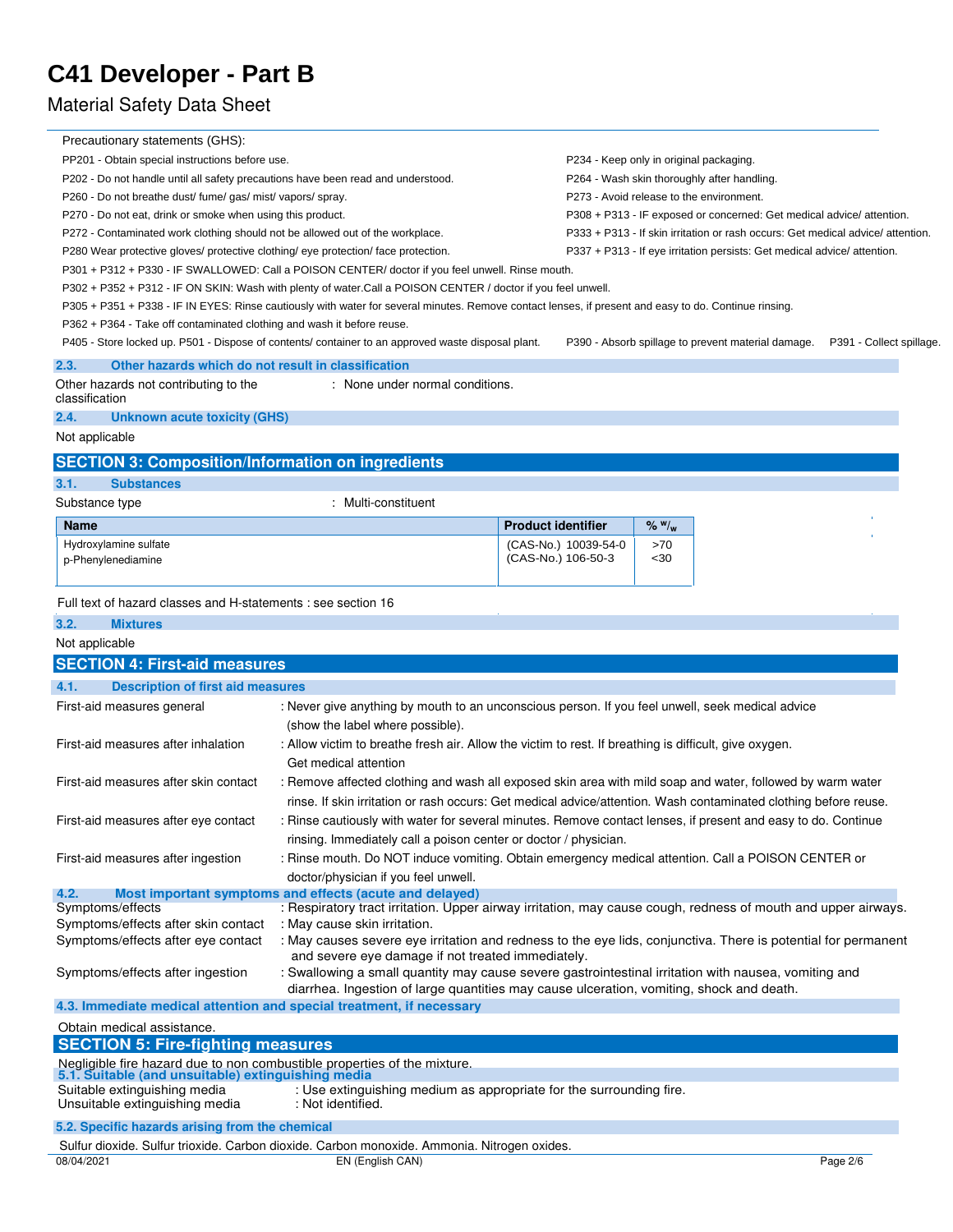## Material Safety Data Sheet

| 5.3.<br>Firefighting instructions<br>Protection during firefighting | Special protective equipment and precautions for fire-fighters<br>: Generally, exercise caution when fighting any chemical fire.<br>Prevent fire-fighting water from entering environment.                                                                    |
|---------------------------------------------------------------------|---------------------------------------------------------------------------------------------------------------------------------------------------------------------------------------------------------------------------------------------------------------|
|                                                                     |                                                                                                                                                                                                                                                               |
|                                                                     |                                                                                                                                                                                                                                                               |
|                                                                     |                                                                                                                                                                                                                                                               |
|                                                                     | : Do not enter fire area without proper protective equipment, including respiratory protection.                                                                                                                                                               |
| <b>SECTION 6: Accidental release measures</b>                       |                                                                                                                                                                                                                                                               |
| 6.1.                                                                | Personal precautions, protective equipment and emergency procedures                                                                                                                                                                                           |
|                                                                     | Avoid contact with skin and eyes. Avoid breathing dust. Avoid dust formation. Wash thoroughly after handling. Wear correct personal protective equipment.                                                                                                     |
| 6.1.1. For non-emergency personnel                                  |                                                                                                                                                                                                                                                               |
| Protective equipment                                                | Safety glasses. Protective clothing. Gloves. Dust mask.                                                                                                                                                                                                       |
| Emergency procedures                                                | Evacuate unnecessary personnel.                                                                                                                                                                                                                               |
| 6.1.2.<br>For emergency responders                                  |                                                                                                                                                                                                                                                               |
| Protective equipment<br>Emergency procedures                        | : Equip cleanup crew with proper protection.<br>: Ventilate area.                                                                                                                                                                                             |
| 6.2.<br><b>Environmental precautions</b>                            |                                                                                                                                                                                                                                                               |
|                                                                     | This material is harmful to aquatic life. Prevent entry to sewers and public waters. Notify authorities if liquid enters sewers or public waters.                                                                                                             |
|                                                                     |                                                                                                                                                                                                                                                               |
| Spills                                                              | 6.3. Methods and material for containment and cleaning up<br>: Evacuate surrounding areas. Keep unnecessary and unprotected personnel from entering the area. Dilute                                                                                          |
|                                                                     | with water and mop up, or absorb with an inert dry material and place in an appropriate waste disposal<br>container. Finish cleaning by spreading water on the contaminated surface and dispose of according to local<br>and regional authority requirements. |
| 6.4. Reference to other sections                                    |                                                                                                                                                                                                                                                               |
| See Heading 8. Exposure controls and personal protection.           |                                                                                                                                                                                                                                                               |
| <b>SECTION 7: Handling and storage</b>                              |                                                                                                                                                                                                                                                               |
| <b>Precautions for safe handling</b><br>7.1.                        |                                                                                                                                                                                                                                                               |
| Precautions for safe handling                                       | : Wash hands and other exposed areas with mild soap and water before eating, drinking or smoking and when                                                                                                                                                     |
|                                                                     | leaving work. Provide good ventilation in process area to prevent formation of dust build up. Avoid breathing                                                                                                                                                 |
|                                                                     | dust. Avoid contact with skin and eyes. Obtain special instructions before use. Use personal protective                                                                                                                                                       |
|                                                                     | equipment as required. Do not handle until all safety precautions have been read and understood.                                                                                                                                                              |
| Hygiene measures                                                    | : Do not eat, drink or smoke when using this product. Wash exposed skin thoroughly after handling.                                                                                                                                                            |
|                                                                     |                                                                                                                                                                                                                                                               |
|                                                                     | Contaminated work clothing should not be allowed out of the workplace. Wash contaminated clothing before                                                                                                                                                      |
| 7.2.                                                                | reuse.<br>Conditions for safe storage, including any incompatibilities                                                                                                                                                                                        |
| Storage conditions                                                  | : Keep container closed when not in use. Store in a cool, dry, well-ventilated area. p-Phenylenediamine in                                                                                                                                                    |
|                                                                     | powdered form is a significant dust explosion hazard.                                                                                                                                                                                                         |
| Incompatible products                                               | : Nitrites. Nitrates. Powdered metals. Oxidizing agents. Aldehydes. Ketones. Alkalies and bases. Acids.<br>Acid anhydrides. Acid chlorides.                                                                                                                   |
| Incompatible materials                                              | : Air sensitive. Material darkens in colour during storage due to oxidation with air. Store protected from air.                                                                                                                                               |
|                                                                     | <b>SECTION 8: Exposure controls/personal protection</b>                                                                                                                                                                                                       |
| 8.1.<br><b>Control parameters</b>                                   |                                                                                                                                                                                                                                                               |
| <b>Component</b>                                                    | <b>Occupational Exposure Limits</b>                                                                                                                                                                                                                           |
|                                                                     | No ACGIH, NIOSH IDLH or OSHA Vacated PELs are listed for this chemical                                                                                                                                                                                        |
|                                                                     |                                                                                                                                                                                                                                                               |
| Hydroxylamine sulfate<br>p-Phenylenediamine                         | ACGIH TWA 0.1mg/m <sup>3</sup> (8 hour).<br>OSHA Final PEL TWA 0.1mg/m <sup>3</sup> (Vacated)<br>NIOSH IDLH $25mg/m3$                                                                                                                                         |

## **8.2. Appropriate engineering controls**

Appropriate engineering controls : Emergency eye wash fountains should be available in the immediate vicinity of any potential exposure. Ensure adequate ventilation. Material should be handled using local exhaust ventilation (LEV) or laboratory hood whenever possible.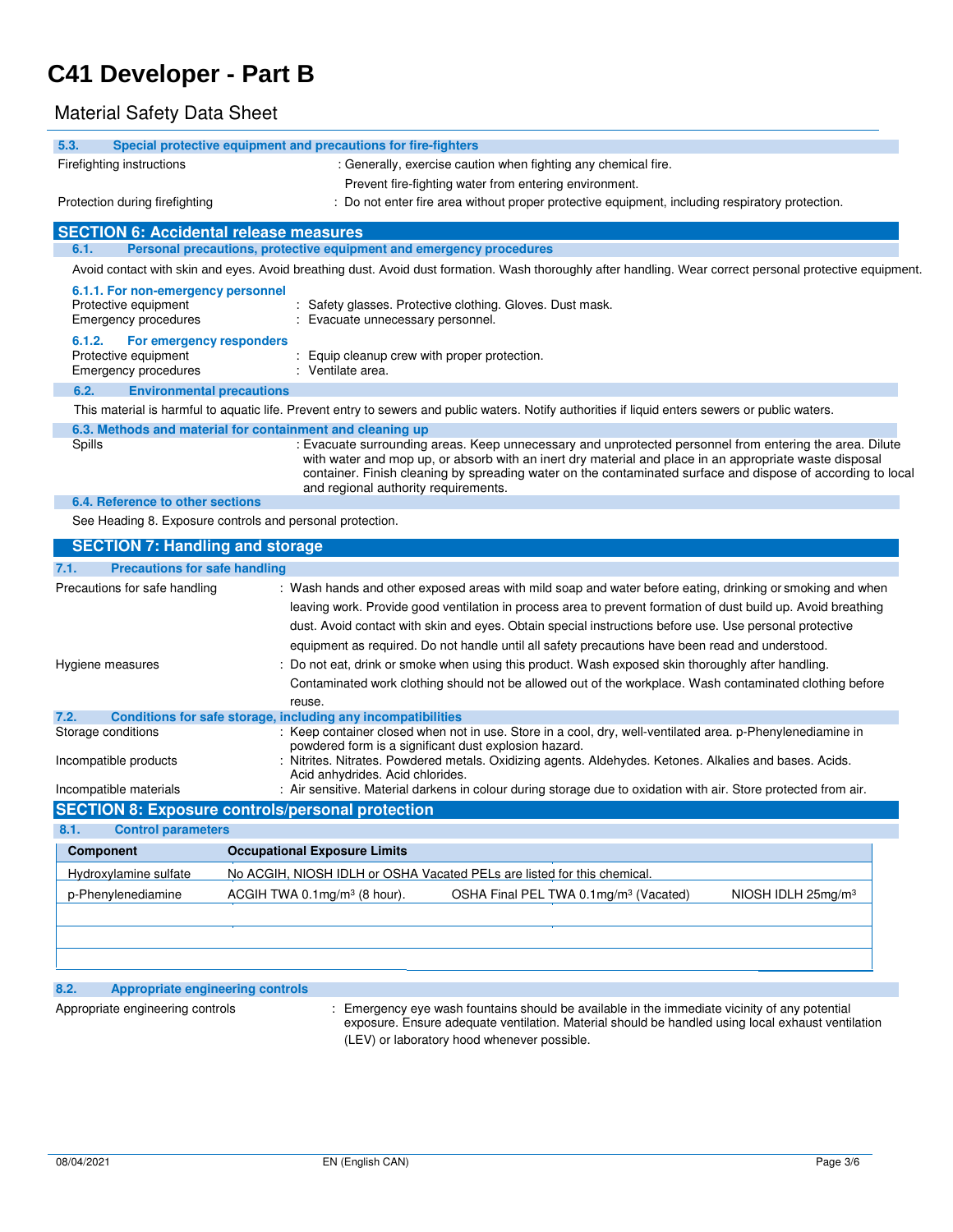## Material Safety Data Sheet

**8.3. Individual protection measures/Personal protective equipment** 

### **Personal protective equipment:**

Chemical resistant apron. Gloves. Face shield. Protective clothing. Safety glasses. Respirator.



## **Hand protection:**

Wear protective gloves

#### **Eye protection:**

Chemical goggles or safety glasses

#### **Respiratory protection:**

Wear respiratory protection.

#### **Other information:**

Do not eat, drink or smoke during use.

| <b>SECTION 9: Physical and chemical properties</b>            |                                                                                 |
|---------------------------------------------------------------|---------------------------------------------------------------------------------|
| Information on basic physical and chemical properties<br>9.1. |                                                                                 |
| Physical state                                                | Solid.                                                                          |
| Appearance                                                    | Power / crystalline.                                                            |
| Colour                                                        | White, darkens on exposure to air.                                              |
| Odour                                                         | Slight aromatic smell.                                                          |
| Odour threshold                                               | No data available.                                                              |
| рH                                                            | No data available.                                                              |
| Melting point                                                 | No data available.                                                              |
| Freezing point                                                | No data available.                                                              |
| Boiling point                                                 | No data available.                                                              |
| Flash point                                                   | No data available.                                                              |
| Flammability (solid, gas)                                     | Non flammable.                                                                  |
| Vapour pressure                                               | No data available.                                                              |
| Relative vapour density at 20 °C                              | No data available.                                                              |
| Relative density                                              | No data available.                                                              |
| Specific gravity / density                                    | No data available.                                                              |
| Molecular mass                                                | N/A - Mixture.                                                                  |
| Solubility                                                    | Soluble in water, alcohols and diethyl ether (ethoxyethane).                    |
| Auto-ignition temperature                                     | : No data available.                                                            |
| Decomposition temperature                                     | : At 120 °C, hydroxylammonium sulfate begins to decompose to sulfur trioxide,   |
|                                                               | nitrous oxide, water and ammonia. Metals (especially copper, its alloys and its |
|                                                               | salts) catalyse the decomposition of hydroxylammonium sulfate.                  |
| Viscosity, kinematic                                          | No data available                                                               |
| Viscosity, dynamic                                            | No data available                                                               |
| <b>Explosion limits</b>                                       | No data available                                                               |
| <b>Explosive properties</b>                                   | No data available                                                               |
| Oxidizing properties                                          | No data available                                                               |
| Hygroscopic                                                   | : No                                                                            |

### **9.2. Other information**

No additional information available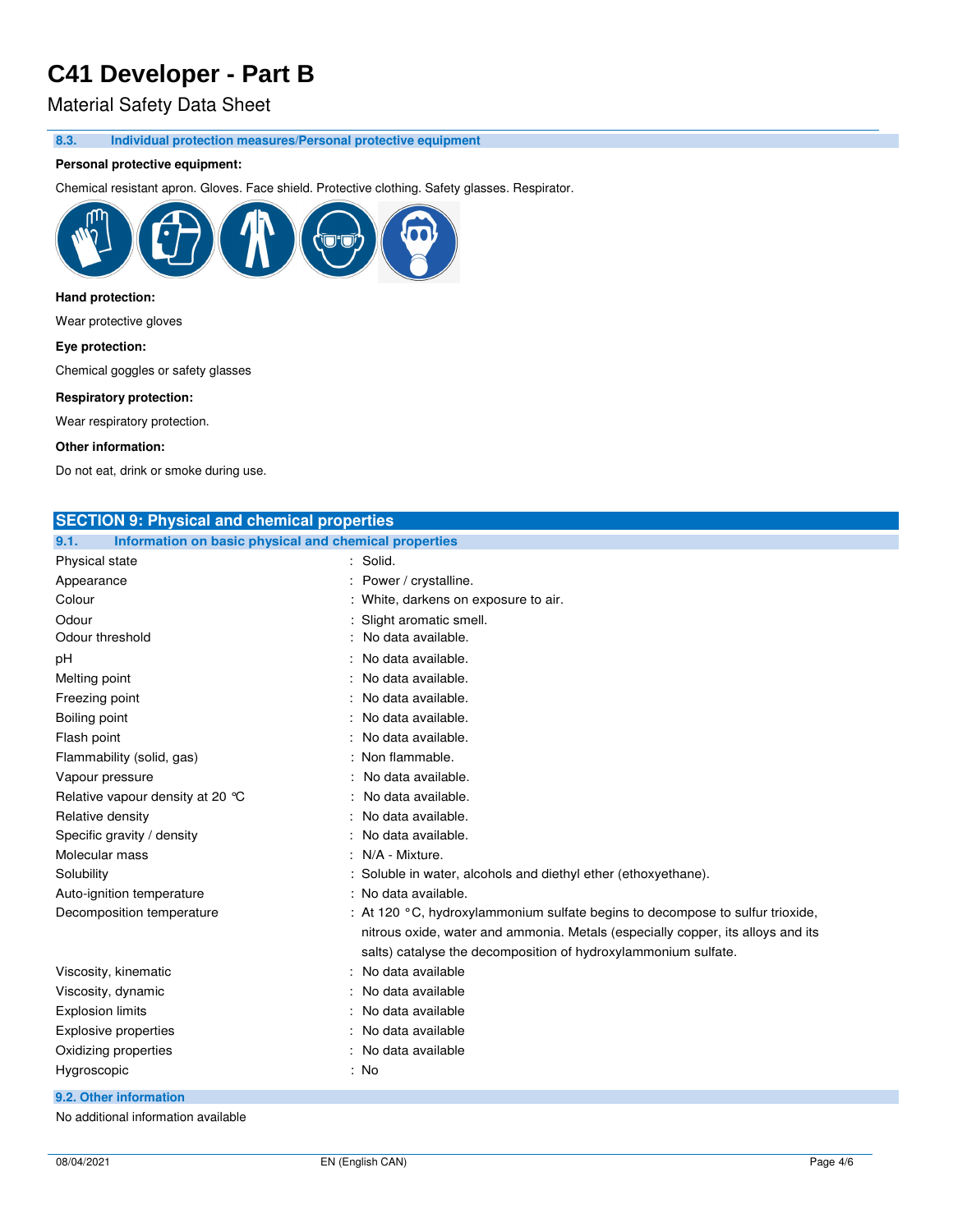## Material Safety Data Sheet

## **SECTION 10: Stability and reactivity**

#### **10.1. Reactivity**

The mixture is stable, but will darken in colour on exposure to air.

#### **10.2. Chemical stability**

Stable under normal conditions.

### **10.3. Possibility of hazardous reactions**

Nitrites. Nitrates. Powdered metals. Oxidizing agents. Aldehydes. Ketones. Alkalies and bases. Acids. Acid anhydrides. Acid chlorides.

#### **10.4. Conditions to avoid**

Exposure to air. Elevated temperatures. Store protected from moisture.

#### **10.5. Incompatible materials**

Nitrites. Nitrates. Powdered metals. Oxidizing agents. Aldehydes. Ketones. Alkalies and bases. Acids. Acid anhydrides. Acid chlorides.

#### **10.6. Hazardous decomposition products**

Sulfur dioxide. Sulfur trioxide. Carbon dioxide. Carbon monoxide. Ammonia. Nitrogen oxides.

#### **11: Toxicological information**

| 11.1.          | Information on toxicological effects |                                                                    |  |
|----------------|--------------------------------------|--------------------------------------------------------------------|--|
| Acute toxicity | Likely routes of exposure            | : Inhalation; Skin and eye contact.<br>: Oral: Toxic if swallowed. |  |
|                |                                      |                                                                    |  |

| C41 Developer - Part B mixture |                                                                                                      |
|--------------------------------|------------------------------------------------------------------------------------------------------|
| Hydroxyamine sulfate           | LD50 Oral: 842 mg/kg (rat) / LD50 Dermal: 1,500 - 2,000mg/kg (rabbit)                                |
| p-Phenylenediamine             | LD50 Oral: 80mg/kg (rat) / LD50 Dermal: >5,000mg/kg (rabbit) / LC50 Inhalation: 920mg/kg (rat) 4 h L |

| Skin corrosion/irritation                              |      | : Causes skin irritation, redness, dermatitis.                                                                                                                                       |
|--------------------------------------------------------|------|--------------------------------------------------------------------------------------------------------------------------------------------------------------------------------------|
| Serious eye damage/irritation                          |      | : Causes serious eye irritation.                                                                                                                                                     |
| Respiratory or skin sensitization                      |      | : May cause sensitization by skin contact. Repeated or prolonged contact may cause dermatitis.                                                                                       |
| Germ cell mutagenicity                                 |      | Not classified as a mutagen.                                                                                                                                                         |
| Carcinogenicity                                        | - 11 | Hydroxylamine sulfate is a suspected carcinogen.                                                                                                                                     |
| Reproductive toxicity                                  |      | : Not classified.                                                                                                                                                                    |
| Specific target organ toxicity – single exposure       |      | Not classified                                                                                                                                                                       |
| Specific target organ toxicity – repeated<br>exposure  |      | Ingestion - May cause damage to organs through prolonged or repeated exposure - Blood.                                                                                               |
| Aspiration hazard                                      |      | Not classified                                                                                                                                                                       |
| Potential Adverse human health effects and<br>symptoms |      | Symptoms of allergic reaction may include rash, itching, swelling, trouble breathing, tingling of<br>hands and feet, dizziness, lighheadedness, chest pain, muscle pain or flushing. |
| Symptoms/effects after skin contact                    |      | Hydoxylamine sulfate is extremely destructive to tissues of the muscous mebranes and upper                                                                                           |
|                                                        |      | respiratory tract, eyes and skin. Cough, shortness of breath, headache, nausea.                                                                                                      |
| Symptoms/effects after eye contact                     |      | May cause irreversible eye damage.                                                                                                                                                   |
| Symptoms/effects after ingestion                       |      | Swallowing a small quantity of this material will result in serious health hazard.                                                                                                   |
| <b>SECTION 12: Ecological information</b>              |      |                                                                                                                                                                                      |
| 12.1.<br><b>Toxicity</b>                               |      |                                                                                                                                                                                      |
| Ecology - water                                        |      | Very toxic to aquatic life.                                                                                                                                                          |

| 12.2<br><b>Persistence and degradability</b> |                                                                            |
|----------------------------------------------|----------------------------------------------------------------------------|
| C41 Developer - Part B mixture               |                                                                            |
| Persistence and degradability                | Soluble in water. Persistence is unlikely based upon published literature. |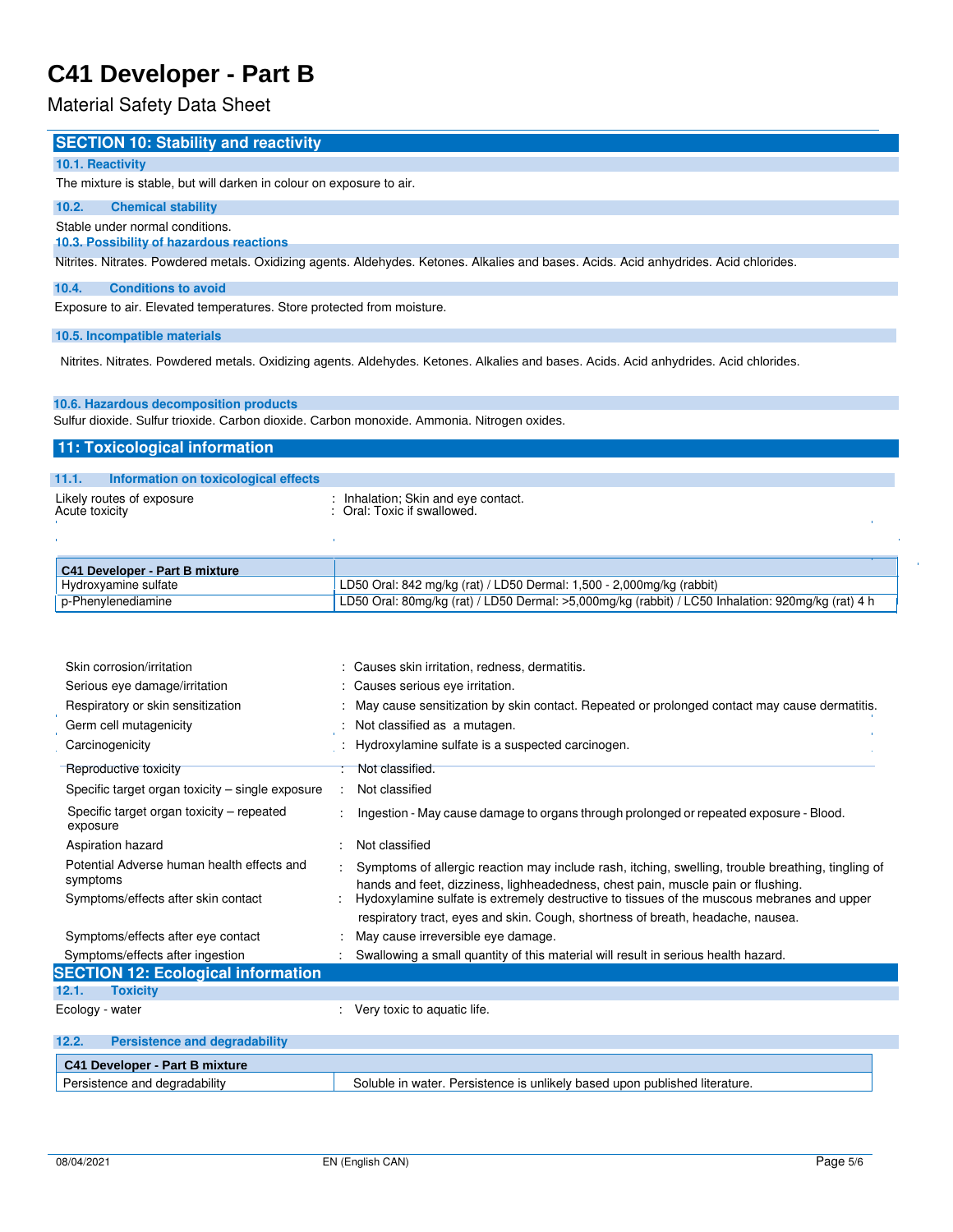Material Safety Data Sheet

| 12.3.<br><b>Bioaccumulative potential</b>                                                             |                                                                                                                                                                     |
|-------------------------------------------------------------------------------------------------------|---------------------------------------------------------------------------------------------------------------------------------------------------------------------|
| <b>C41 Developer - Part B mixture</b>                                                                 |                                                                                                                                                                     |
| Bioaccumulative potential                                                                             | No information available.                                                                                                                                           |
| 12.4.<br><b>Mobility in soil</b>                                                                      |                                                                                                                                                                     |
| No additional information available                                                                   |                                                                                                                                                                     |
| 12.5.<br><b>Other adverse effects</b>                                                                 |                                                                                                                                                                     |
| Other information                                                                                     | : Avoid release to the environment.                                                                                                                                 |
| <b>SECTION 13: Disposal considerations</b>                                                            |                                                                                                                                                                     |
| <b>Disposal methods</b><br>13.1.                                                                      |                                                                                                                                                                     |
| Waste disposal recommendations                                                                        | : Dispose in a safe manner in accordance with local / national regulations. Dispose of<br>contents / container to comply with local, state and federal regulations. |
| Ecology - waste materials                                                                             | : Avoid release to the environment.                                                                                                                                 |
| <b>SECTION 14: Transport information</b>                                                              |                                                                                                                                                                     |
| <b>Department of Transportation (DOT)</b><br>In accordance with DOT Transport document<br>description | : No transport restrictions for small packages, i.e. these are small quantity kits and not regulated.<br>: Not applicable.                                          |
|                                                                                                       |                                                                                                                                                                     |
| UN-No.(DOT)                                                                                           | : UN 2865                                                                                                                                                           |
| Proper Shipping Name (DOT)                                                                            | : Hydroxylamine sulfate                                                                                                                                             |
| Transport hazard class(es) (DOT)                                                                      | : 8                                                                                                                                                                 |
| Packing group (DOT)                                                                                   | : III                                                                                                                                                               |
| Hazard labels (DOT)                                                                                   | : 9 - Class 9 (Miscellaneous dangerous materials)                                                                                                                   |
|                                                                                                       | <b>CORROSIVE</b>                                                                                                                                                    |

## **SECTION 15: Regulatory information**

### **Canadian National Regulations**

C41 Developer - Part B mixture Not listed on the Canadian DSL (Domestic Substances List) Not listed on the Canadian IDL (Ingredient Disclosure List)

## **SECTION 16: Other information**

- Full text of H-phrases : H315 Causes skin irritation
	- : H317 May cause an allergic skin reaction
	- : H319 Causes serious eye irritation
	- : H301+ H311+H331 Toxic if swallowed, in contact with skin or if inhaled
	- : H290 May be corrosive to Metals
	- : H351 Suspected of causing cancer
	- : H373 May cause damage to organs through prolonged or repeated exposure
	- : H400 Very toxic to aquatic life

Information in this MSDS is from available published sources and is believed to be accurate. No warranty, express or implied, is made and Flic Film Inc assumes no liability resulting from the use of this MSDS. The user must determine suitability of this information for his application.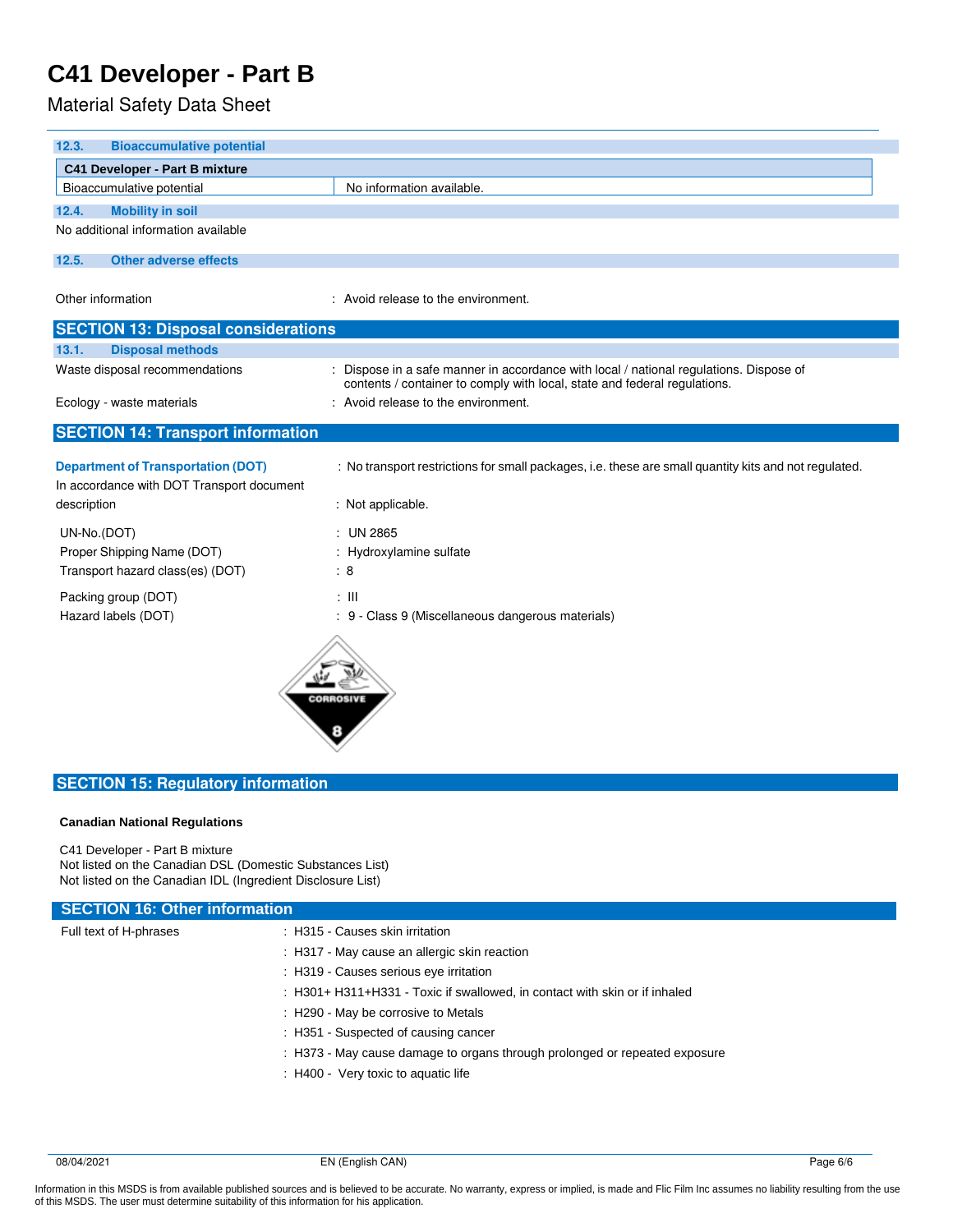

| Date of issue: 08/04/2021                                                                     | Revision date: N/A                      | Supersedes: N/A                                               | Version: 1.0 |  |
|-----------------------------------------------------------------------------------------------|-----------------------------------------|---------------------------------------------------------------|--------------|--|
| <b>SECTION 1: Identification</b>                                                              |                                         |                                                               |              |  |
| 1.1.<br><b>Identification</b>                                                                 |                                         |                                                               |              |  |
| Product form                                                                                  | : Red powder                            |                                                               |              |  |
| Substance name                                                                                | : C41 Bleach                            |                                                               |              |  |
| Chemical name                                                                                 | : N/A - Mixture                         |                                                               |              |  |
| CAS-No                                                                                        | : N/A - Mixture                         |                                                               |              |  |
| <b>Brand</b>                                                                                  | : Flic Film Inc.                        |                                                               |              |  |
| 1.2.                                                                                          | Recommended use and restrictions on use |                                                               |              |  |
| Use of the substance/mixture                                                                  |                                         | : For photographic use only.                                  |              |  |
| Recommended use                                                                               |                                         | : Photographic chemicals                                      |              |  |
| Restrictions on use                                                                           |                                         | : Not for food, drug or household use                         |              |  |
| 1.3.<br><b>Supplier</b>                                                                       |                                         |                                                               |              |  |
| Flic Film Inc.<br>10B Morrison Road, Longview, Alberta,<br>Canada T0L 1HO<br>T+1-403-982-4272 |                                         |                                                               |              |  |
| 1.4.<br><b>Emergency telephone number</b>                                                     |                                         |                                                               |              |  |
| Emergency number                                                                              |                                         | $: +1 - 403 - 982 - 4272$                                     |              |  |
| <b>SECTION 2: Hazard(s) identification</b>                                                    |                                         |                                                               |              |  |
| 2.1. Classification of the substance or mixture GHS classification                            |                                         |                                                               |              |  |
| GHS classification based on potassium ferricyanide                                            |                                         |                                                               |              |  |
| <b>GHS Classification</b>                                                                     |                                         |                                                               |              |  |
| Skin irritation                                                                               | ÷                                       | Category 2                                                    |              |  |
| Eye irritation                                                                                | ÷                                       | Category 2                                                    |              |  |
| Carcinogenicity                                                                               | ÷                                       | Not identified                                                |              |  |
| Specific target organ toxicity                                                                |                                         |                                                               |              |  |
| - repeated exposure                                                                           | t                                       | Category 3                                                    |              |  |
|                                                                                               |                                         |                                                               |              |  |
|                                                                                               |                                         |                                                               |              |  |
| 2.2.                                                                                          |                                         | <b>GHS Label elements, including precautionary statements</b> |              |  |
| <b>GHS labelling</b><br>Hazard pictograms (GHS)                                               |                                         |                                                               |              |  |
|                                                                                               |                                         |                                                               |              |  |
|                                                                                               |                                         | GHS07                                                         |              |  |
| Signal word (GHS)                                                                             | Warning                                 |                                                               |              |  |
| Hazard statements (GHS)                                                                       |                                         | H315 - Causes skin irritation                                 |              |  |
|                                                                                               |                                         | H319 - Causes serious eye irritation                          |              |  |
|                                                                                               |                                         | : H301 - May cause respiratory irritation                     |              |  |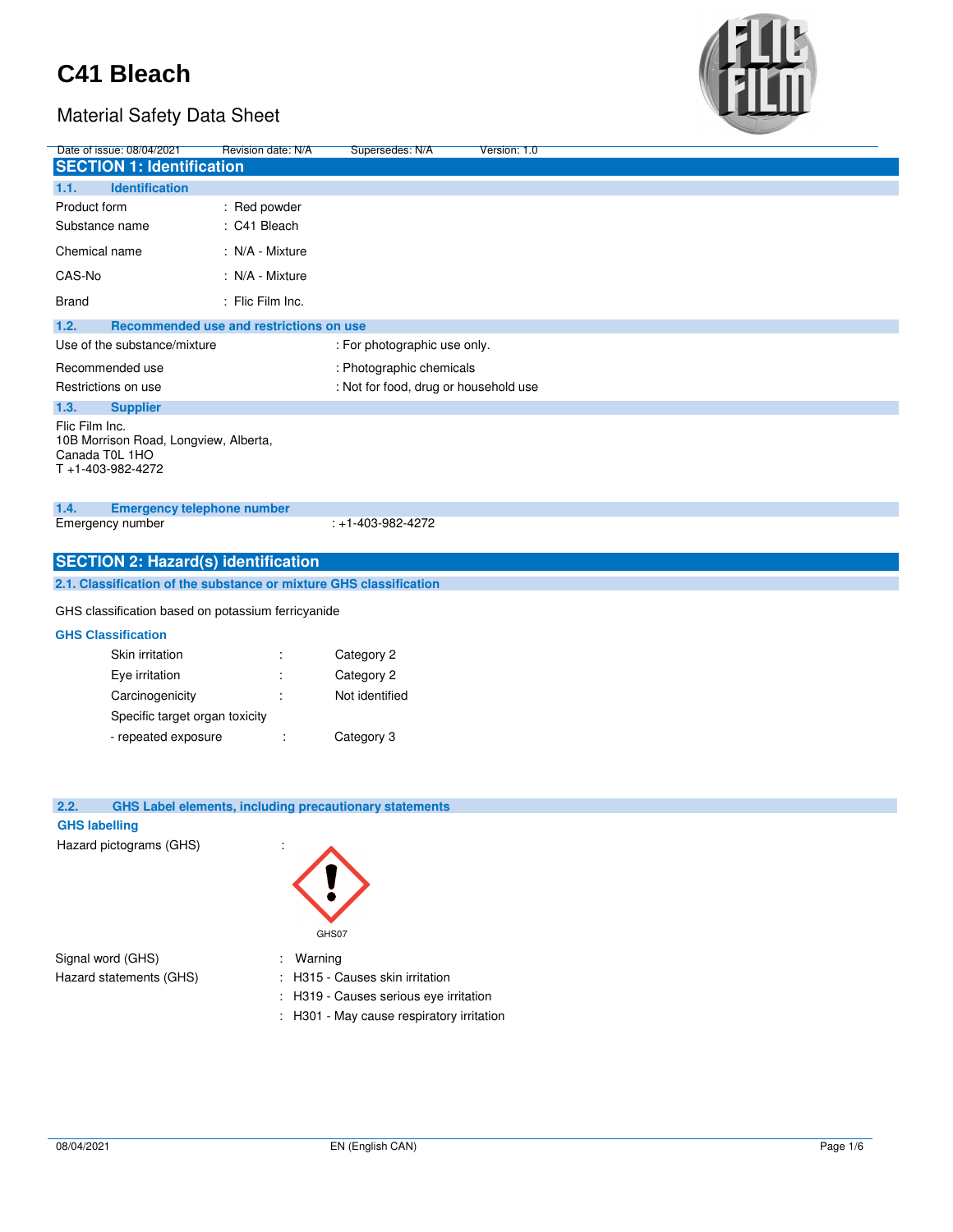## Material Safety Data Sheet

Precautionary statements (GHS):

| P264 Wash  thoroughly after handling.<br>P261 Avoid breathing dust/fume/gas/mist/vapours/spray.<br>P271 Use only outdoors or in a well-ventilated area.<br>P302+P352 IF ON SKIN: Wash with plenty of water/<br>P321 Specific treatment (see  on this label).<br>P332+P313 If skin irritation occurs: Get medical advice/attention.<br>P362+P364 Take off contaminated clothing and wash it before reuse.<br>P337+P313 If eye irritation persists: Get medical advice/attention.<br>P312 Call a POISON CENTER/doctor/\u2026if you feel unwell.<br>P405 Store locked up.<br>P501 Dispose of contents/container to<br>Other hazards which do not result in classification<br>2.3. | P280 Wear protective gloves/protective clothing/eye protection/face protection.<br>P305+P351+P338 IF IN EYES: Rinse cautiously with water for several minutes. Remove contact lenses, if present and easy to do. Continue rinsing.<br>P304+P340 IF INHALED: Remove person to fresh air and keep comfortable for breathing.<br>P403+P233 Store in a well-ventilated place. Keep container tightly closed. |                           |             |          |
|--------------------------------------------------------------------------------------------------------------------------------------------------------------------------------------------------------------------------------------------------------------------------------------------------------------------------------------------------------------------------------------------------------------------------------------------------------------------------------------------------------------------------------------------------------------------------------------------------------------------------------------------------------------------------------|----------------------------------------------------------------------------------------------------------------------------------------------------------------------------------------------------------------------------------------------------------------------------------------------------------------------------------------------------------------------------------------------------------|---------------------------|-------------|----------|
| Other hazards not contributing to the<br>classification                                                                                                                                                                                                                                                                                                                                                                                                                                                                                                                                                                                                                        | : None under normal conditions.                                                                                                                                                                                                                                                                                                                                                                          |                           |             |          |
| 2.4.<br><b>Unknown acute toxicity (GHS)</b>                                                                                                                                                                                                                                                                                                                                                                                                                                                                                                                                                                                                                                    |                                                                                                                                                                                                                                                                                                                                                                                                          |                           |             |          |
| Not applicable                                                                                                                                                                                                                                                                                                                                                                                                                                                                                                                                                                                                                                                                 |                                                                                                                                                                                                                                                                                                                                                                                                          |                           |             |          |
| <b>SECTION 3: Composition/Information on ingredients</b>                                                                                                                                                                                                                                                                                                                                                                                                                                                                                                                                                                                                                       |                                                                                                                                                                                                                                                                                                                                                                                                          |                           |             |          |
| 3.1.<br><b>Substances</b>                                                                                                                                                                                                                                                                                                                                                                                                                                                                                                                                                                                                                                                      |                                                                                                                                                                                                                                                                                                                                                                                                          |                           |             |          |
| Substance type                                                                                                                                                                                                                                                                                                                                                                                                                                                                                                                                                                                                                                                                 | : Multi-constituent                                                                                                                                                                                                                                                                                                                                                                                      |                           |             |          |
| <b>Name</b>                                                                                                                                                                                                                                                                                                                                                                                                                                                                                                                                                                                                                                                                    |                                                                                                                                                                                                                                                                                                                                                                                                          | <b>Product identifier</b> | $%$ $W_{w}$ |          |
| Potassium ferricyanide                                                                                                                                                                                                                                                                                                                                                                                                                                                                                                                                                                                                                                                         |                                                                                                                                                                                                                                                                                                                                                                                                          | (CAS-No.) 13746-66-7      | 78-85       |          |
| Sodium bromide                                                                                                                                                                                                                                                                                                                                                                                                                                                                                                                                                                                                                                                                 |                                                                                                                                                                                                                                                                                                                                                                                                          | (CAS-No.) 7647-15-6       | 12-22       |          |
|                                                                                                                                                                                                                                                                                                                                                                                                                                                                                                                                                                                                                                                                                |                                                                                                                                                                                                                                                                                                                                                                                                          |                           |             |          |
| Full text of hazard classes and H-statements : see section 16                                                                                                                                                                                                                                                                                                                                                                                                                                                                                                                                                                                                                  |                                                                                                                                                                                                                                                                                                                                                                                                          |                           |             |          |
| 3.2.<br><b>Mixtures</b>                                                                                                                                                                                                                                                                                                                                                                                                                                                                                                                                                                                                                                                        |                                                                                                                                                                                                                                                                                                                                                                                                          |                           |             |          |
| Not applicable                                                                                                                                                                                                                                                                                                                                                                                                                                                                                                                                                                                                                                                                 |                                                                                                                                                                                                                                                                                                                                                                                                          |                           |             |          |
| <b>SECTION 4: First-aid measures</b>                                                                                                                                                                                                                                                                                                                                                                                                                                                                                                                                                                                                                                           |                                                                                                                                                                                                                                                                                                                                                                                                          |                           |             |          |
| 4.1.<br><b>Description of first aid measures</b>                                                                                                                                                                                                                                                                                                                                                                                                                                                                                                                                                                                                                               |                                                                                                                                                                                                                                                                                                                                                                                                          |                           |             |          |
| First-aid measures general                                                                                                                                                                                                                                                                                                                                                                                                                                                                                                                                                                                                                                                     | : Never give anything by mouth to an unconscious person. If you feel unwell, seek medical advice                                                                                                                                                                                                                                                                                                         |                           |             |          |
|                                                                                                                                                                                                                                                                                                                                                                                                                                                                                                                                                                                                                                                                                | (show the label where possible).                                                                                                                                                                                                                                                                                                                                                                         |                           |             |          |
| First-aid measures after inhalation                                                                                                                                                                                                                                                                                                                                                                                                                                                                                                                                                                                                                                            | : Allow victim to breathe fresh air. Allow the victim to rest. If breathing is difficult, give oxygen.                                                                                                                                                                                                                                                                                                   |                           |             |          |
|                                                                                                                                                                                                                                                                                                                                                                                                                                                                                                                                                                                                                                                                                | Get medical attention. Asthmatics or hypersensitive individuals may experience difficult breathing.                                                                                                                                                                                                                                                                                                      |                           |             |          |
| First-aid measures after skin contact                                                                                                                                                                                                                                                                                                                                                                                                                                                                                                                                                                                                                                          | : Remove affected clothing and wash all exposed skin area with mild soap and water, followed by warm water                                                                                                                                                                                                                                                                                               |                           |             |          |
|                                                                                                                                                                                                                                                                                                                                                                                                                                                                                                                                                                                                                                                                                | rinse. If skin irritation or rash occurs: Get medical advice/attention. Wash contaminated clothing before reuse.                                                                                                                                                                                                                                                                                         |                           |             |          |
| First-aid measures after eye contact                                                                                                                                                                                                                                                                                                                                                                                                                                                                                                                                                                                                                                           | : Rinse cautiously with water for several minutes. Remove contact lenses, if present and easy to do. Continue                                                                                                                                                                                                                                                                                            |                           |             |          |
|                                                                                                                                                                                                                                                                                                                                                                                                                                                                                                                                                                                                                                                                                | rinsing. Immediately call a poison center or doctor / physician.                                                                                                                                                                                                                                                                                                                                         |                           |             |          |
| First-aid measures after ingestion                                                                                                                                                                                                                                                                                                                                                                                                                                                                                                                                                                                                                                             | : Rinse mouth. Do NOT induce vomiting. Obtain emergency medical attention. Call a POISON CENTER or                                                                                                                                                                                                                                                                                                       |                           |             |          |
|                                                                                                                                                                                                                                                                                                                                                                                                                                                                                                                                                                                                                                                                                | doctor/physician if you feel unwell.<br>4.2. Most important symptoms and effects (acute and delayed)                                                                                                                                                                                                                                                                                                     |                           |             |          |
| Symptoms/effects                                                                                                                                                                                                                                                                                                                                                                                                                                                                                                                                                                                                                                                               | : Eye irritation, respiratory irritation, dermatitis, difficulty breathing, abdominal pain, skin irritation, mucus                                                                                                                                                                                                                                                                                       |                           |             |          |
|                                                                                                                                                                                                                                                                                                                                                                                                                                                                                                                                                                                                                                                                                | membrane irritation, coughing,                                                                                                                                                                                                                                                                                                                                                                           |                           |             |          |
|                                                                                                                                                                                                                                                                                                                                                                                                                                                                                                                                                                                                                                                                                | nausea, and diarrhea.                                                                                                                                                                                                                                                                                                                                                                                    |                           |             |          |
| Symptoms/effects after inhalation<br>Symptoms/effects after skin contact                                                                                                                                                                                                                                                                                                                                                                                                                                                                                                                                                                                                       | : May cause irritation mucous membranes and to upper respiratory tract.<br>: May cause skin irritation.                                                                                                                                                                                                                                                                                                  |                           |             |          |
| Symptoms/effects after eye contact                                                                                                                                                                                                                                                                                                                                                                                                                                                                                                                                                                                                                                             | : Causes severe eye irritation.                                                                                                                                                                                                                                                                                                                                                                          |                           |             |          |
| Symptoms/effects after ingestion                                                                                                                                                                                                                                                                                                                                                                                                                                                                                                                                                                                                                                               | : May cause gastrointestinal irritation.                                                                                                                                                                                                                                                                                                                                                                 |                           |             |          |
|                                                                                                                                                                                                                                                                                                                                                                                                                                                                                                                                                                                                                                                                                | 4.3. Immediate medical attention and special treatment, if necessary                                                                                                                                                                                                                                                                                                                                     |                           |             |          |
|                                                                                                                                                                                                                                                                                                                                                                                                                                                                                                                                                                                                                                                                                | Obtain medical assistance. Asthmatics or hypersensitive individuals may experience difficult breathing.                                                                                                                                                                                                                                                                                                  |                           |             |          |
| <b>SECTION 5: Fire-fighting measures</b>                                                                                                                                                                                                                                                                                                                                                                                                                                                                                                                                                                                                                                       |                                                                                                                                                                                                                                                                                                                                                                                                          |                           |             |          |
| 5.1. Suitable (and unsuitable) extinguishing media                                                                                                                                                                                                                                                                                                                                                                                                                                                                                                                                                                                                                             | Negligible fire hazard due to non combustible properties of the mixture.                                                                                                                                                                                                                                                                                                                                 |                           |             |          |
| Suitable extinguishing media                                                                                                                                                                                                                                                                                                                                                                                                                                                                                                                                                                                                                                                   | : Use extinguishing medium as appropriate for the surrounding fire.                                                                                                                                                                                                                                                                                                                                      |                           |             |          |
| Unsuitable extinguishing media<br>5.2. Specific hazards arising from the chemical                                                                                                                                                                                                                                                                                                                                                                                                                                                                                                                                                                                              | : Not identified.                                                                                                                                                                                                                                                                                                                                                                                        |                           |             |          |
|                                                                                                                                                                                                                                                                                                                                                                                                                                                                                                                                                                                                                                                                                | Bromine. Oxides of potassium and sodium. Carbon monoxide. Carbon dioxide. Hydrogen cyanide. Nitrogen oxides.                                                                                                                                                                                                                                                                                             |                           |             |          |
| 08/04/2021                                                                                                                                                                                                                                                                                                                                                                                                                                                                                                                                                                                                                                                                     | EN (English CAN)                                                                                                                                                                                                                                                                                                                                                                                         |                           |             | Page 2/6 |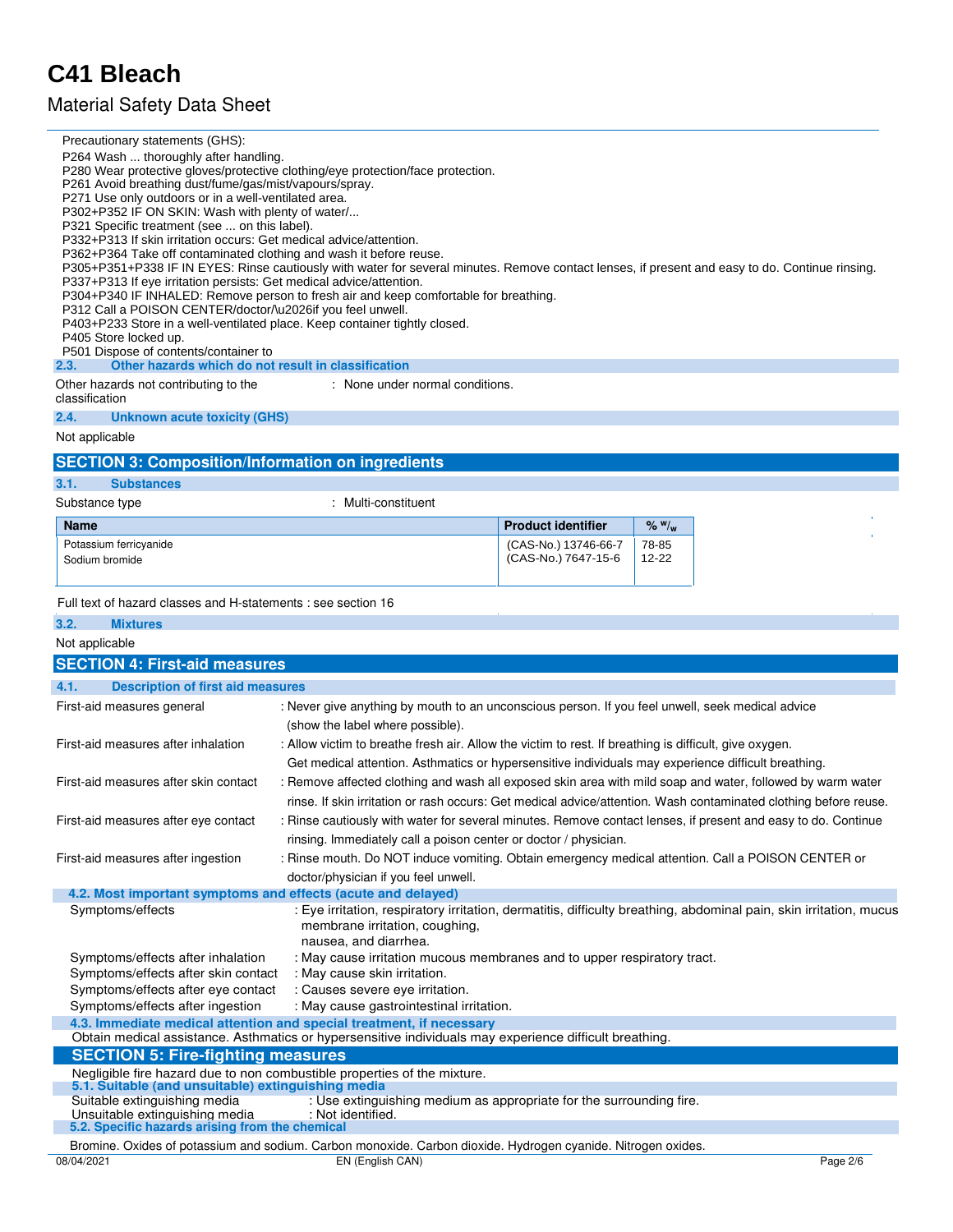## Material Safety Data Sheet

|                                                                                       | 5.3. Special protective equipment and precautions for fire-fighters                                                                                                                                                                                                                                                                                                                                                                       |
|---------------------------------------------------------------------------------------|-------------------------------------------------------------------------------------------------------------------------------------------------------------------------------------------------------------------------------------------------------------------------------------------------------------------------------------------------------------------------------------------------------------------------------------------|
| Firefighting instructions                                                             | : Generally, exercise caution when fighting any chemical fire.                                                                                                                                                                                                                                                                                                                                                                            |
|                                                                                       | Prevent fire-fighting water from entering environment.                                                                                                                                                                                                                                                                                                                                                                                    |
| Protection during firefighting                                                        | : Do not enter fire area without proper protective equipment, including respiratory protection.                                                                                                                                                                                                                                                                                                                                           |
| <b>SECTION 6: Accidental release measures</b>                                         |                                                                                                                                                                                                                                                                                                                                                                                                                                           |
|                                                                                       | 6.1. Personal precautions, protective equipment and emergency procedures                                                                                                                                                                                                                                                                                                                                                                  |
|                                                                                       | Avoid contact with skin and eyes. Avoid breathing dust. Avoid dust formation. Wash thoroughly after handling. Wear correct personal protective equipment.                                                                                                                                                                                                                                                                                 |
| 6.1.1.<br>For non-emergency personnel<br>Protective equipment<br>Emergency procedures | : Safety glasses. Protective clothing. Gloves. Dust mask.<br>: Evacuate unnecessary personnel.                                                                                                                                                                                                                                                                                                                                            |
| 6.1.2.<br>For emergency responders<br>Protective equipment<br>Emergency procedures    | Equip cleanup crew with proper protection.<br>: Ventilate area.                                                                                                                                                                                                                                                                                                                                                                           |
| <b>6.2. Environmental precautions</b>                                                 |                                                                                                                                                                                                                                                                                                                                                                                                                                           |
|                                                                                       | This material is harmful to aquatic life. Prevent entry to sewers and public waters. Notify authorities if liquid enters sewers or public waters.                                                                                                                                                                                                                                                                                         |
|                                                                                       | 6.3. Methods and material for containment and cleaning up                                                                                                                                                                                                                                                                                                                                                                                 |
| Spills                                                                                | : Evacuate surrounding areas. Keep unnecessary and unprotected personnel from entering the area. Dilute<br>with water and mop up, or absorb with an inert dry material and place in an appropriate waste disposal<br>container. Finish cleaning by spreading water on the contaminated surface and dispose of according to local<br>and regional authority requirements.                                                                  |
| 6.4. Reference to other sections                                                      |                                                                                                                                                                                                                                                                                                                                                                                                                                           |
| See Heading 8. Exposure controls and personal protection.                             |                                                                                                                                                                                                                                                                                                                                                                                                                                           |
| <b>SECTION 7: Handling and storage</b>                                                |                                                                                                                                                                                                                                                                                                                                                                                                                                           |
| 7.1. Precautions for safe handling                                                    |                                                                                                                                                                                                                                                                                                                                                                                                                                           |
| Precautions for safe handling                                                         | : Wash hands and other exposed areas with mild soap and water before eating, drinking or smoking and when<br>leaving work. Provide good ventilation in process area to prevent formation of dust build up. Avoid breathing<br>dust. Avoid contact with skin and eyes. Obtain special instructions before use. Use personal protective<br>equipment as required. Do not handle until all safety precautions have been read and understood. |
| Hygiene measures                                                                      | : Do not eat, drink or smoke when using this product. Wash exposed skin thoroughly after handling.<br>Contaminated work clothing should not be allowed out of the workplace. Wash contaminated clothing before<br>reuse.                                                                                                                                                                                                                  |
|                                                                                       | 7.2. Conditions for safe storage, including any incompatibilities                                                                                                                                                                                                                                                                                                                                                                         |
| Storage conditions<br>Incompatible products<br>Incompatible materials                 | : Keep container closed when not in use. Store in a cool, dry, well-ventilated area<br>Strong oxidizers. Strong acids. WARNING: Strong acids will liberate highly toxic hydrogen cyanide gas.<br>Sources of ignition. Direct sunlight.                                                                                                                                                                                                    |

| 8.1.<br><b>Control parameters</b>             |                                                                                                                                                          |
|-----------------------------------------------|----------------------------------------------------------------------------------------------------------------------------------------------------------|
| <b>Component Occupational Exposure Limits</b> |                                                                                                                                                          |
| Potassium ferricyanide<br>Sodium bromide      | ACGIH TWA: 1 mg/m <sup>3</sup> Iron salts, soluble, as Fe / NIOSH REL (TWA): 1 mg/m <sup>3</sup> Iron salts, soluble, as Fe<br>No additional information |
|                                               |                                                                                                                                                          |

## **8.2. Appropriate engineering controls**

Appropriate engineering controls : Emergency eye wash fountains should be available in the immediate vicinity of any potential exposure. Ensure adequate ventilation. Material should be handled using local exhaust ventilation (LEV) or laboratory hood whenever possible.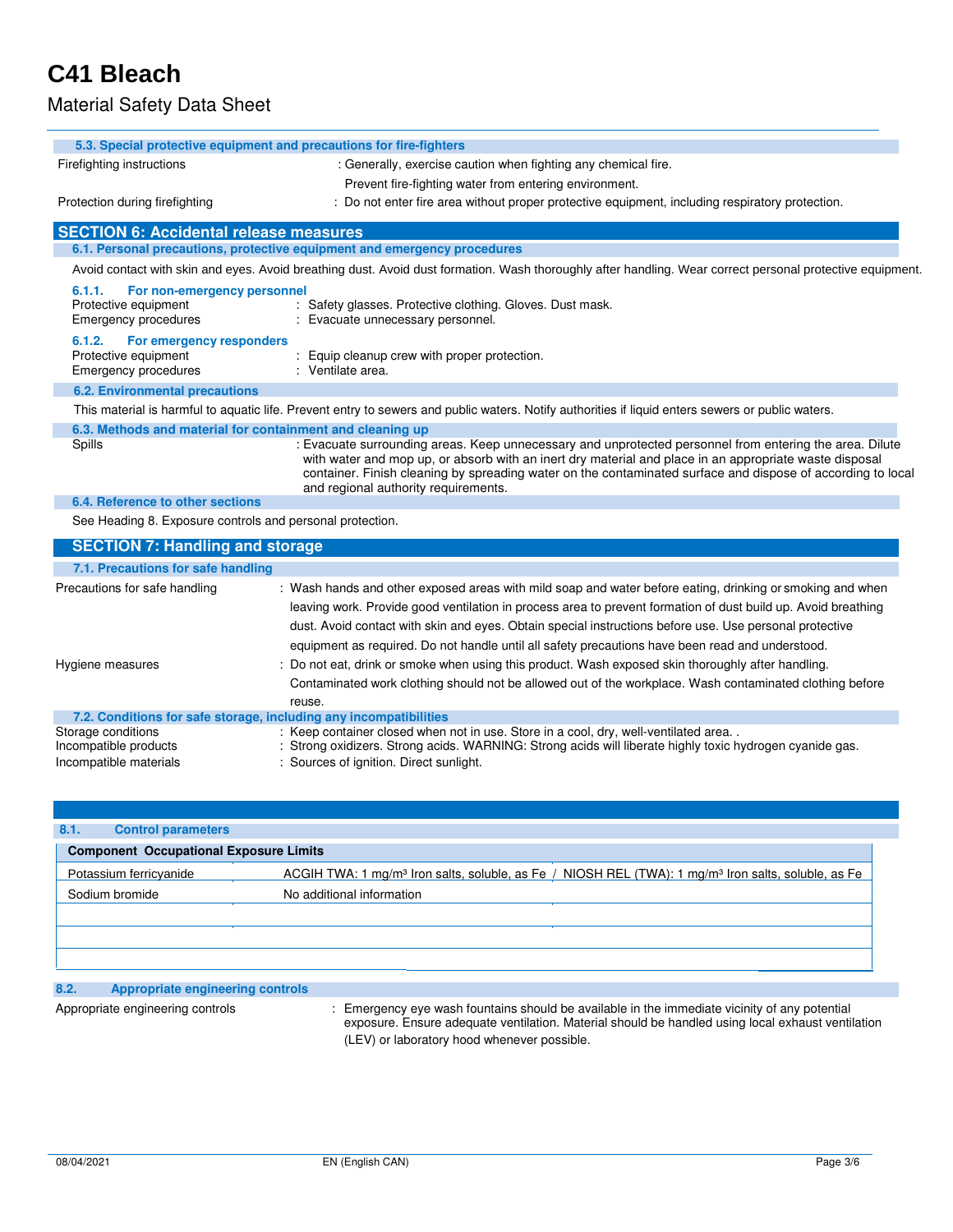## Material Safety Data Sheet

**8.3. Individual protection measures/Personal protective equipment**

### **Personal protective equipment:**

Chemical resistant apron. Gloves. Face shield. Protective clothing. Safety glasses.



### **Hand protection:**

Wear protective gloves

#### **Eye protection:**

Chemical goggles or safety glasses

### **Respiratory protection:**

Respiratory protection not required in normal conditions

#### **Other information:**

Do not eat, drink or smoke during use.

| <b>SECTION 9: Physical and chemical properties</b>            |                        |
|---------------------------------------------------------------|------------------------|
| 9.1.<br>Information on basic physical and chemical properties |                        |
| Physical state                                                | : Solid.               |
| Appearance                                                    | : Power / crystalline. |
| Colour                                                        | : Red-Orange.          |
| Odour                                                         | : Odorless.            |
| Odour threshold                                               | : No data available.   |
| рH                                                            | : No data available.   |
| Melting point                                                 | : No data available.   |
| Freezing point                                                | No data available.     |
| Boiling point                                                 | No data available.     |
| Flash point                                                   | : No data available.   |
| Flammability (solid, gas)                                     | : Non flammable.       |
| Vapour pressure                                               | No data available.     |
| Relative vapour density at 20 °C                              | No data available.     |
| Relative density                                              | : No data available.   |
| Specific gravity / density                                    | No data available.     |
| Molecular mass                                                | N/A - Mixture.         |
| Solubility                                                    | : Soluble in water.    |
| Auto-ignition temperature                                     | : No data available.   |
| Decomposition temperature                                     | : $\geq$ 200 °C.       |
| Viscosity, kinematic                                          | : No data available    |
| Viscosity, dynamic                                            | No data available      |
| <b>Explosion limits</b>                                       | : No data available    |
| Explosive properties                                          | No data available      |
| Oxidizing properties                                          | : No data available    |
| Hygroscopic                                                   | : No                   |
|                                                               |                        |

### **9.2. Other information**

No additional information available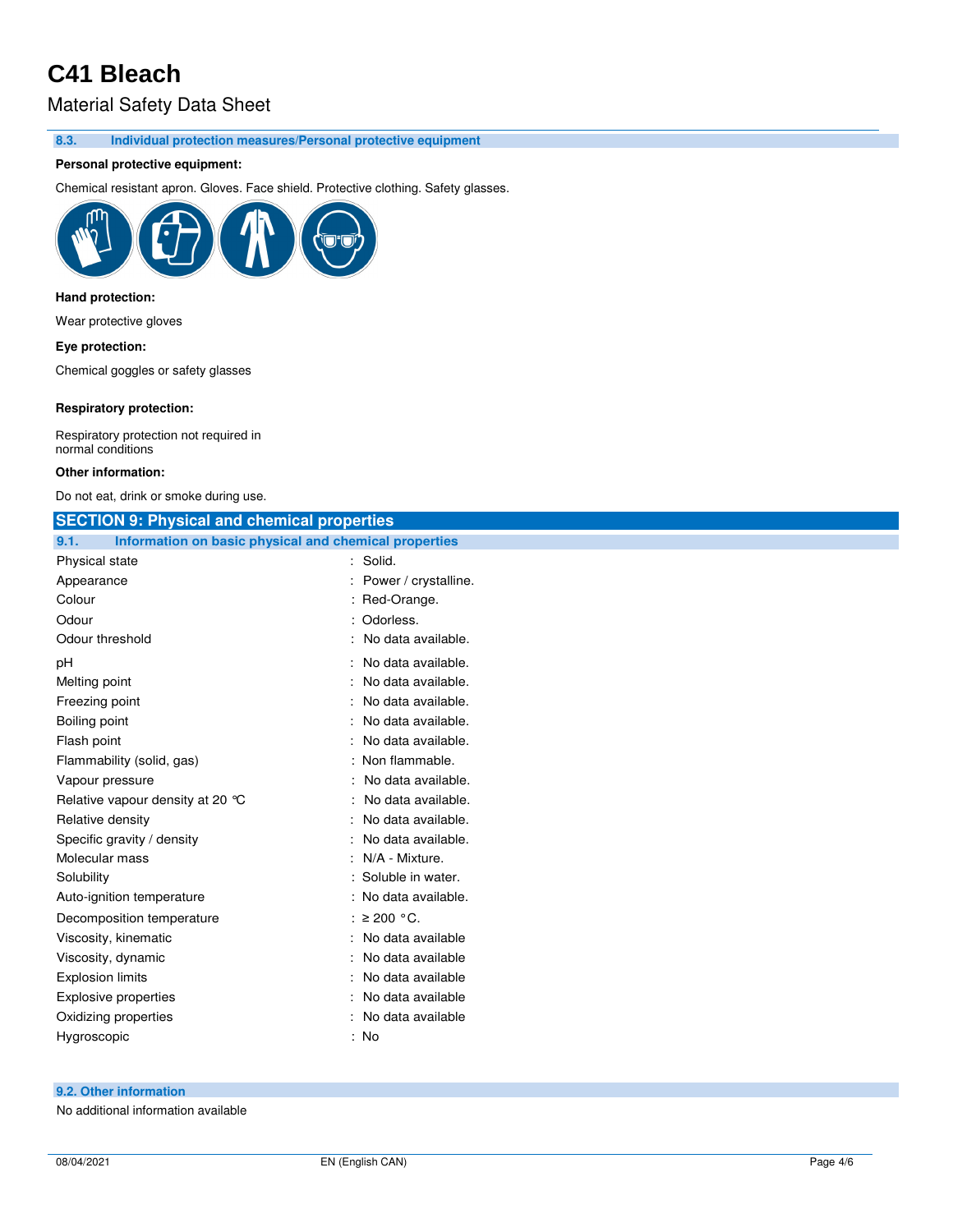## Material Safety Data Sheet

| <b>SECTION 10: Stability and reactivity</b>                                 |
|-----------------------------------------------------------------------------|
| 10.1. Reactivity                                                            |
| No additional information available                                         |
| <b>Chemical stability</b><br>10.2.                                          |
| Stable under normal conditions.<br>10.3. Possibility of hazardous reactions |
| WARNING: Strong acids will liberate highly toxic hydrogen cyanide gas.      |
| <b>Conditions to avoid</b><br>10.4.                                         |
| Direct sunlight. Extremely high or low temperatures.                        |

### **10.5. Incompatible materials**

Strong acids. Strong oxidizers. WARNING: Strong acids will liberate highly toxic hydrogen cyanide gas.

## **10.6. Hazardous decomposition products**

Bromine. Oxides of potassium and sodium. Carbon monoxide. Carbon dioxide. Hydrogen cyanide. Nitrogen oxides.

## **11: Toxicological information**

| 11.1.          | Information on toxicological effects |                                                                                  |  |
|----------------|--------------------------------------|----------------------------------------------------------------------------------|--|
| Acute toxicity | Likely routes of exposure            | : Inhalation; Skin and eye contact.<br>: Not classified.                         |  |
|                |                                      |                                                                                  |  |
| C41 Bleach     |                                      |                                                                                  |  |
|                | <b>Dotaccium forriguanido</b>        | $1 \text{ DEA}$ Oral: 2070 malka (rat) / ATE LIS (oral): 2.070 malka body wojaht |  |

| C41 Bleach             |                                                                       |
|------------------------|-----------------------------------------------------------------------|
| Potassium ferricyanide | LD50 Oral: 2970 mg/kg (rat) / ATE US (oral): 2,970 mg/kg body weight  |
| Sodium bromide         | LD50 Oral: 3,500 mg/kg (rat) / ATE US (oral): 3,500 mg/kg body weight |
|                        |                                                                       |

| Skin corrosion/irritation                              |        | : Not classified.                                                 |
|--------------------------------------------------------|--------|-------------------------------------------------------------------|
| Serious eye damage/irritation                          |        | : Not classified.                                                 |
| Respiratory or skin sensitization                      |        | : Not classified.                                                 |
| . Germ cell mutagenicity                               | - 11   | Not classified.                                                   |
| Carcinogenicity                                        |        | Not classified.                                                   |
| Reproductive toxicity                                  |        | : Not classified.                                                 |
| Specific target organ toxicity – single exposure       |        | Not classified                                                    |
| Specific target organ toxicity – repeated<br>exposure  | $\sim$ | Not classified                                                    |
| Aspiration hazard                                      | ٠      | Not classified                                                    |
| Potential Adverse human health effects and<br>symptoms | ÷      | Based on available data, the classification criteria are not met. |

|       | <b>SECTION 12: Ecological information</b> |                       |                          |  |  |
|-------|-------------------------------------------|-----------------------|--------------------------|--|--|
| 12.1. | <b>Toxicity</b>                           |                       |                          |  |  |
|       | Potassium ferricyanide                    | LC50 fish 1: 869 mg/l | EC50 Daphnia: 1 549 mg/l |  |  |
| 12.2. | <b>Persistence and degradability</b>      |                       |                          |  |  |
|       | Potassium ferricyanide or sodium bromide  |                       |                          |  |  |
|       | Persistence and degradability             | Not establised.       |                          |  |  |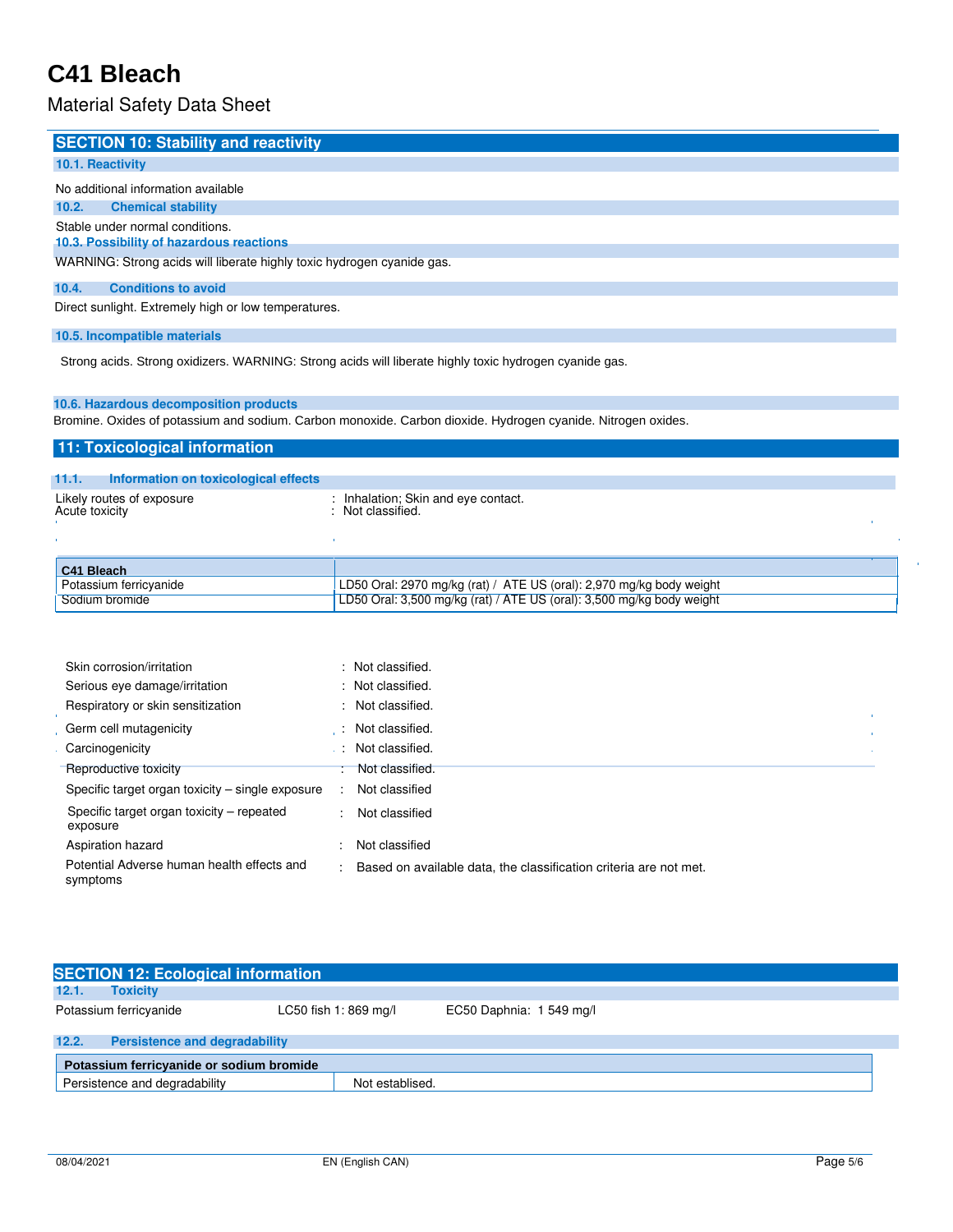## Material Safety Data Sheet

| 12.3.<br><b>Bioaccumulative potential</b>                                              |                                                                                                                                                                     |
|----------------------------------------------------------------------------------------|---------------------------------------------------------------------------------------------------------------------------------------------------------------------|
| Potassium ferricyanide or sodium bromide                                               |                                                                                                                                                                     |
| Bioaccumulative potential                                                              | No information available.                                                                                                                                           |
| <b>Mobility in soil</b><br>12.4.                                                       |                                                                                                                                                                     |
| No additional information available                                                    |                                                                                                                                                                     |
| 12.5.<br>Other adverse effects                                                         |                                                                                                                                                                     |
| Other information                                                                      | : Avoid release to the environment.                                                                                                                                 |
| <b>SECTION 13: Disposal considerations</b>                                             |                                                                                                                                                                     |
| <b>Disposal methods</b><br>13.1.                                                       |                                                                                                                                                                     |
| Waste disposal recommendations                                                         | : Dispose in a safe manner in accordance with local / national regulations. Dispose of<br>contents / container to comply with local, state and federal regulations. |
| Ecology - waste materials                                                              | : Avoid release to the environment.                                                                                                                                 |
| <b>SECTION 14: Transport information</b>                                               |                                                                                                                                                                     |
| <b>Department of Transportation (DOT)</b><br>In accordance with DOT Transport document | : No transport restrictions for small packages, i.e. these are small quantity kits and not regulated.                                                               |
| description                                                                            | : Not applicable.                                                                                                                                                   |

## **SECTION 15: Regulatory information**

#### **Canadian National Regulations**

Potassium ferricyanide Listed on the Canadian DSL (Domestic Substances List)

### **SECTION 16: Other information**

- Full text of H-phrases : H315 Causes skin irritation
	- : H319 Causes serious eye irritation
	- : H301 May cause respiratory irritation

Information in this MSDS is from available published sources and is believed to be accurate. No warranty, express or implied, is made and Flic Film Inc assumes no liability resulting from the use<br>of this MSDS. The user mus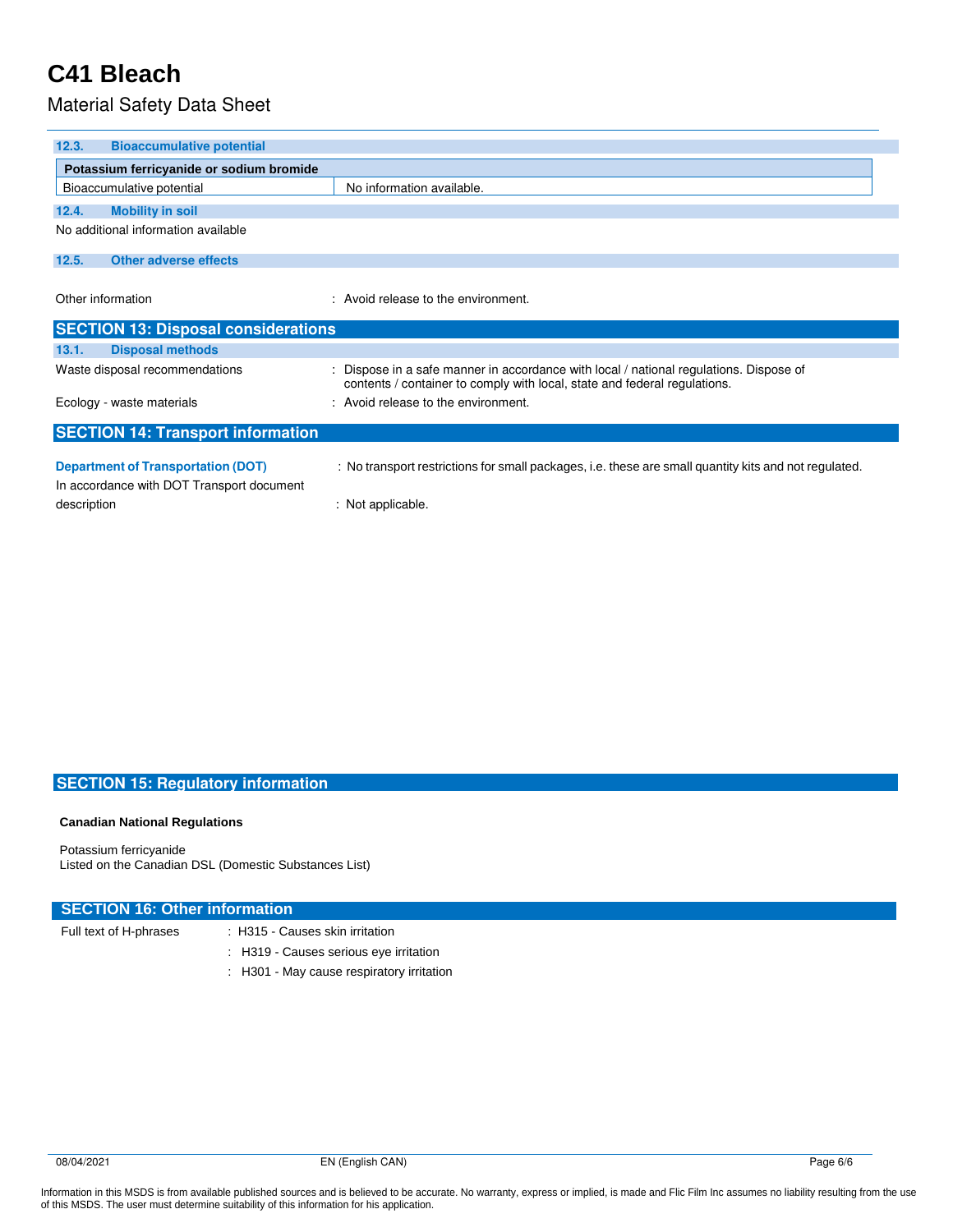

| Date of issue: 08/03/2021                                                                                        | Revision date: N/A    | Supersedes: N/A                                               | Version: 1.0                                                                           |          |
|------------------------------------------------------------------------------------------------------------------|-----------------------|---------------------------------------------------------------|----------------------------------------------------------------------------------------|----------|
| <b>SECTION 1: Identification</b>                                                                                 |                       |                                                               |                                                                                        |          |
| <b>Identification</b><br>1.1.                                                                                    |                       |                                                               |                                                                                        |          |
| Product form                                                                                                     | : White-yellow liquid |                                                               |                                                                                        |          |
| Substance name                                                                                                   | : C41 Fixer           |                                                               |                                                                                        |          |
| Chemical name                                                                                                    | : N/A - Mixture       |                                                               |                                                                                        |          |
| CAS-No                                                                                                           | : N/A - Mixture       |                                                               |                                                                                        |          |
| Brand                                                                                                            | : Flic Film Inc.      |                                                               |                                                                                        |          |
| 1.2.<br>Recommended use and restrictions on use                                                                  |                       |                                                               |                                                                                        |          |
| Use of the substance/mixture                                                                                     |                       | : For photographic use only.                                  |                                                                                        |          |
| Recommended use                                                                                                  |                       | : Photographic chemicals                                      |                                                                                        |          |
| Restrictions on use                                                                                              |                       | : Not for food, drug or household use                         |                                                                                        |          |
| 1.3.<br><b>Supplier</b>                                                                                          |                       |                                                               |                                                                                        |          |
| Flic Film Inc.<br>10B Morrison Road, Longview, Alberta,<br>Canada T0L 1HO<br>T+1-403-982-4272                    |                       |                                                               |                                                                                        |          |
| 1.4.<br><b>Emergency telephone number</b>                                                                        |                       |                                                               |                                                                                        |          |
| Emergency number                                                                                                 |                       | : +1-403-982-4272                                             |                                                                                        |          |
|                                                                                                                  |                       |                                                               |                                                                                        |          |
| <b>SECTION 2: Hazard(s) identification</b><br>2.1. Classification of the substance or mixture GHS classification |                       |                                                               |                                                                                        |          |
|                                                                                                                  |                       |                                                               |                                                                                        |          |
| Based on ammonium thiosulfate content                                                                            |                       |                                                               |                                                                                        |          |
| <b>GHS Classification</b>                                                                                        |                       |                                                               |                                                                                        |          |
| Skin irritation                                                                                                  | ÷                     | Category 4                                                    |                                                                                        |          |
| Eye irritation                                                                                                   |                       | Category 2A                                                   |                                                                                        |          |
| Carcinogenicity                                                                                                  | t                     | Not identified                                                |                                                                                        |          |
| Specific target organ toxicity                                                                                   |                       |                                                               |                                                                                        |          |
| - repeated exposure                                                                                              |                       | Category 3 (Respiratory System)                               |                                                                                        |          |
| 2.2.<br><b>GHS labelling</b>                                                                                     |                       | <b>GHS Label elements, including precautionary statements</b> |                                                                                        |          |
| Hazard pictograms (GHS)                                                                                          | ÷                     |                                                               |                                                                                        |          |
|                                                                                                                  |                       | GHS07                                                         |                                                                                        |          |
| Signal word (GHS)                                                                                                | Warning               |                                                               |                                                                                        |          |
| Hazard statements (GHS)                                                                                          |                       | H302 - Harmful if swallowed.                                  |                                                                                        |          |
|                                                                                                                  |                       | H319 - Causes serious eye irritation.                         |                                                                                        |          |
|                                                                                                                  |                       | H335 - May cause respiratory irritation.                      |                                                                                        |          |
| Precautionary statements (GHS)                                                                                   |                       |                                                               | P271 - Use only outdoors or in a well-ventilated area.                                 |          |
|                                                                                                                  |                       | P261 - Avoid breathing mist or vapor.                         |                                                                                        |          |
|                                                                                                                  |                       | P264 - Wash thoroughly after handling.                        |                                                                                        |          |
|                                                                                                                  |                       |                                                               | P301+P312 - If swallowed: Call a poison center/doctor if you feel unwell.              |          |
|                                                                                                                  |                       |                                                               | P304+P340 - If inhaled: Remove person to fresh air and keep comfortable for breathing. |          |
| 08/03/2021                                                                                                       |                       | EN (English CAN)                                              |                                                                                        | Page 1/6 |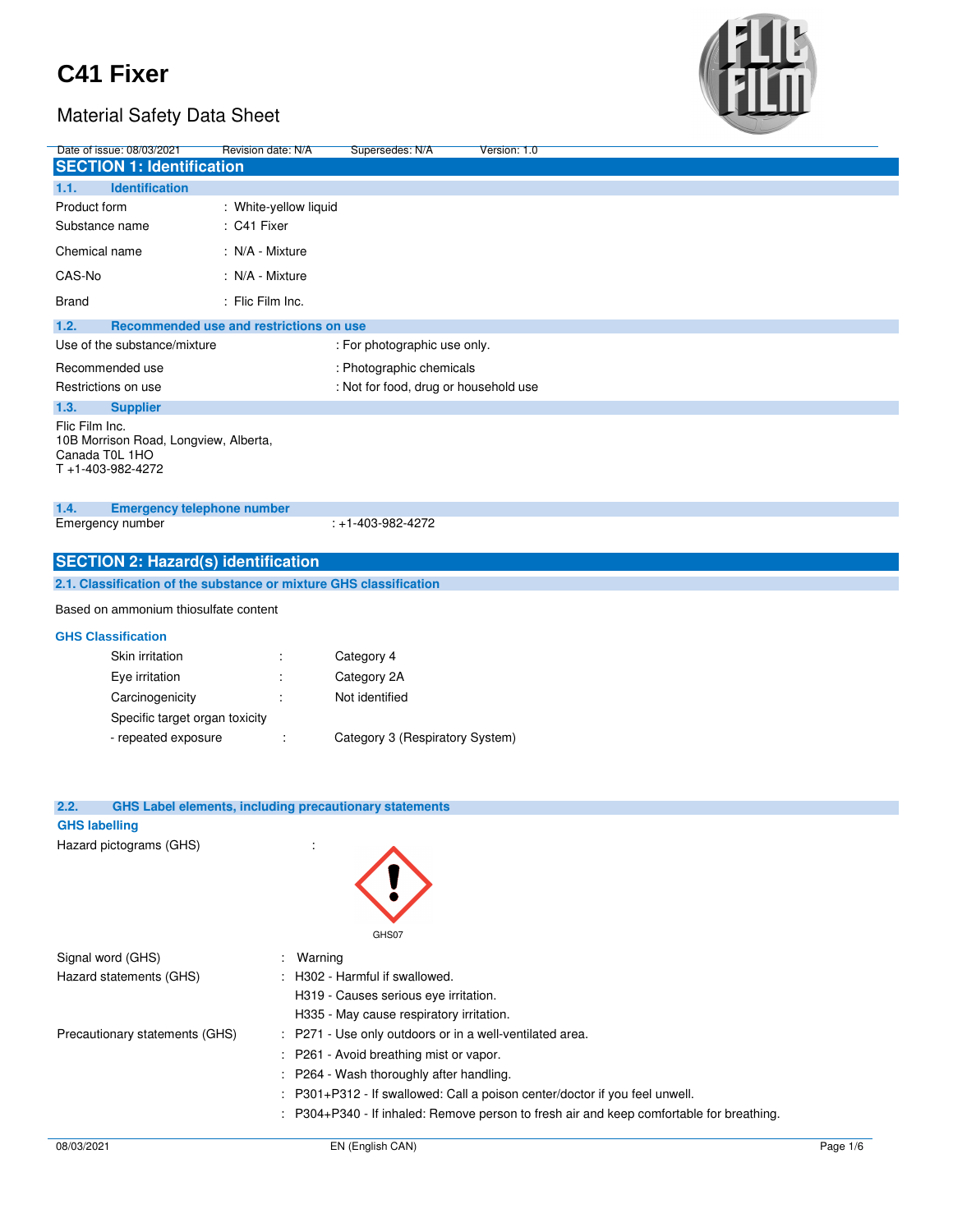| : P305+P351+P338 - If in eyes: Rinse cautiously with water for several minutes. Remove contact lenses, |  |
|--------------------------------------------------------------------------------------------------------|--|
| if present and easy to do. Continue rinsing.                                                           |  |

- : P312 Call a poison center/doctor if you feel unwell.
- : P330 Rinse mouth.
- : P337+P313 If eye irritation persists: Get medical advice/attention.

#### **2.3. Other hazards which do not result in classification**

| Other hazards not contributing to the | : None under normal conditions. |
|---------------------------------------|---------------------------------|
| classification                        |                                 |

**2.4. Unknown acute toxicity (GHS)**

Not applicable

## **SECTION 3: Composition/Information on ingredients**

**3.1. Substances**

Substance type : Multi-constituent

| <b>Name</b>          | <b>Product identifier</b> | $\frac{9}{6}$ W/ <sub>w</sub> |
|----------------------|---------------------------|-------------------------------|
| Ammonium thiosulfate | (CAS-No.) 7783-187-8      | 86-95                         |
| Sodium sulfite       | (CAS-No.) 7757-83-7       | $1 - 5$                       |
| Sodium metabisulfite | (CAS-No.) 7681-57-4       | $1 - 5$                       |

Full text of hazard classes and H-statements : see section 16

| 3.2.<br><b>Mixtures</b>                                                                                                        |                                                                                                                                                                                                                                |          |
|--------------------------------------------------------------------------------------------------------------------------------|--------------------------------------------------------------------------------------------------------------------------------------------------------------------------------------------------------------------------------|----------|
| Not applicable                                                                                                                 |                                                                                                                                                                                                                                |          |
| <b>SECTION 4: First-aid measures</b>                                                                                           |                                                                                                                                                                                                                                |          |
| <b>Description of first aid measures</b><br>4.1.                                                                               |                                                                                                                                                                                                                                |          |
| First-aid measures general                                                                                                     | : Never give anything by mouth to an unconscious person. If you feel unwell, seek medical advice<br>(show the label where possible). Asthmatics or hypersensitive individuals may experience difficult breathing.              |          |
| First-aid measures after inhalation                                                                                            | : Allow victim to breathe fresh air. Allow the victim to rest. If breathing is difficult, give oxygen.<br>Get medical attention                                                                                                |          |
| First-aid measures after skin contact                                                                                          | : Remove affected clothing and wash all exposed skin area with mild soap and water, followed by warm water<br>rinse. If skin irritation or rash occurs: Get medical advice/attention. Wash contaminated clothing before reuse. |          |
| First-aid measures after eye contact                                                                                           | : Rinse cautiously with water for several minutes. Remove contact lenses, if present and easy to do. Continue<br>rinsing. Immediately call a poison center or doctor / physician.                                              |          |
| First-aid measures after ingestion                                                                                             | : Rinse mouth. Do NOT induce vomiting. Obtain emergency medical attention. Call a POISON CENTER or<br>doctor/physician if you feel unwell.                                                                                     |          |
| 4.2.                                                                                                                           | Most important symptoms and effects (acute and delayed)                                                                                                                                                                        |          |
| Symptoms/effects                                                                                                               | : Respiratory tract irritation. Upper airway irritation, may cause cough, redness of mouth and upper airways.                                                                                                                  |          |
| Symptoms/effects after skin contact                                                                                            | : May cause skin irritation.                                                                                                                                                                                                   |          |
| Symptoms/effects after eye contact                                                                                             | : May causes severe eye irritation and redness to the eye lids, conjunctiva. There is potential for permanent<br>and severe eye damage if not treated immediately.                                                             |          |
| Symptoms/effects after ingestion                                                                                               | : Swallowing a small quantity may cause severe gastrointestinal irritation with nausea, abdominal pain,<br>faintness, weakness, vomiting and diarrhea.                                                                         |          |
| 4.3. Immediate medical attention and special treatment, if necessary                                                           |                                                                                                                                                                                                                                |          |
|                                                                                                                                | Obtain immediate medical assistance, if experience wheezing, chest tightness.                                                                                                                                                  |          |
| <b>SECTION 5: Fire-fighting measures</b>                                                                                       |                                                                                                                                                                                                                                |          |
| Negligible fire hazard due to non combustible properties of the mixture.<br>5.1. Suitable (and unsuitable) extinguishing media |                                                                                                                                                                                                                                |          |
| Suitable extinguishing media<br>Unsuitable extinguishing media                                                                 | : Use extinguishing medium as appropriate for the surrounding fire.<br>: Not identified.                                                                                                                                       |          |
| 5.2. Specific hazards arising from the chemical                                                                                |                                                                                                                                                                                                                                |          |
|                                                                                                                                | Oxides of sodium. Sulfur dioxide. Nitrogen oxides. Heating this product will evolve ammonia.                                                                                                                                   |          |
| 08/03/2021                                                                                                                     | EN (English CAN)                                                                                                                                                                                                               | Page 2/6 |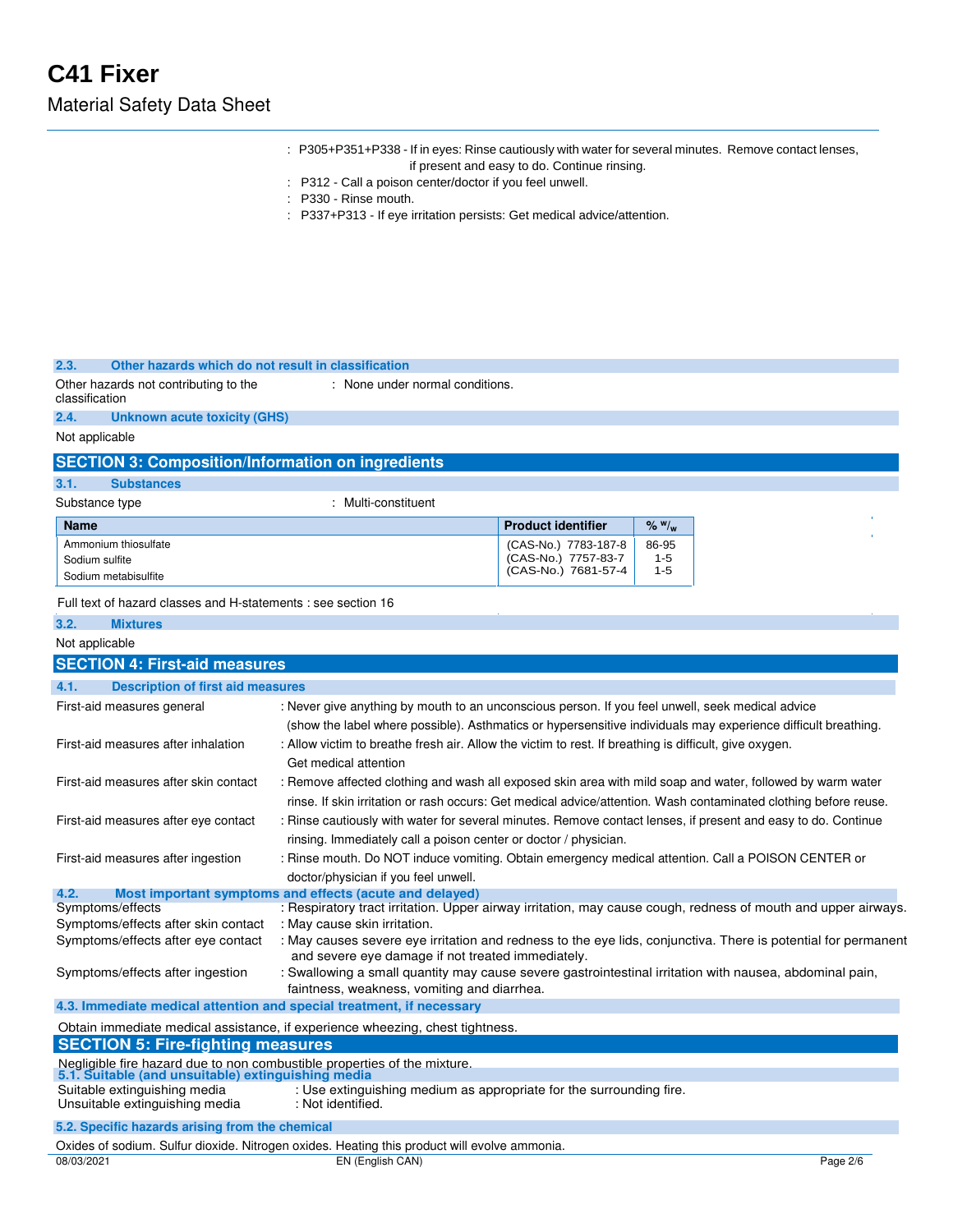## Material Safety Data Sheet

| 5.3.                                                                                      | Special protective equipment and precautions for fire-fighters                                                                                                                                                                                                                                                                                                                                                                            |
|-------------------------------------------------------------------------------------------|-------------------------------------------------------------------------------------------------------------------------------------------------------------------------------------------------------------------------------------------------------------------------------------------------------------------------------------------------------------------------------------------------------------------------------------------|
| Firefighting instructions                                                                 | : Generally, exercise caution when fighting any chemical fire.                                                                                                                                                                                                                                                                                                                                                                            |
|                                                                                           | Prevent fire-fighting water from entering environment.                                                                                                                                                                                                                                                                                                                                                                                    |
| Protection during firefighting                                                            | : Do not enter fire area without proper protective equipment, including respiratory protection.                                                                                                                                                                                                                                                                                                                                           |
| <b>SECTION 6: Accidental release measures</b>                                             |                                                                                                                                                                                                                                                                                                                                                                                                                                           |
| 6.1.                                                                                      | Personal precautions, protective equipment and emergency procedures                                                                                                                                                                                                                                                                                                                                                                       |
|                                                                                           | Avoid contact with skin and eyes. Avoid breathing vapours. Wash thoroughly after handling. Wear correct personal protective equipment.                                                                                                                                                                                                                                                                                                    |
| 6.1.1. For non-emergency personnel<br>Protective equipment<br>Emergency procedures        | : Safety glasses. Protective clothing. Gloves. Dust mask.<br>Evacuate unnecessary personnel.                                                                                                                                                                                                                                                                                                                                              |
| 6.1.2.<br>For emergency responders<br>Protective equipment<br><b>Emergency procedures</b> | Equip cleanup crew with proper protection.<br>: Ventilate area.                                                                                                                                                                                                                                                                                                                                                                           |
| 6.2.<br><b>Environmental precautions</b>                                                  |                                                                                                                                                                                                                                                                                                                                                                                                                                           |
|                                                                                           | This material is harmful to aquatic life. Prevent entry to sewers and public waters. Notify authorities if liquid enters sewers or public waters.                                                                                                                                                                                                                                                                                         |
| 6.3. Methods and material for containment and cleaning up                                 |                                                                                                                                                                                                                                                                                                                                                                                                                                           |
| Spills                                                                                    | : Evacuate surrounding areas. Keep unnecessary and unprotected personnel from entering the area. Dilute<br>with water and mop up, or absorb with an inert dry material and place in an appropriate waste disposal<br>container. Finish cleaning by spreading water on the contaminated surface and dispose of according to<br>local and regional authority requirements.                                                                  |
| 6.4. Reference to other sections                                                          |                                                                                                                                                                                                                                                                                                                                                                                                                                           |
| See Heading 8. Exposure controls and personal protection.                                 |                                                                                                                                                                                                                                                                                                                                                                                                                                           |
| <b>SECTION 7: Handling and storage</b>                                                    |                                                                                                                                                                                                                                                                                                                                                                                                                                           |
| <b>Precautions for safe handling</b><br>7.1.                                              |                                                                                                                                                                                                                                                                                                                                                                                                                                           |
| Precautions for safe handling                                                             | : Wash hands and other exposed areas with mild soap and water before eating, drinking or smoking and when<br>leaving work. Provide good ventilation in process area to prevent formation of dust build up. Avoid breathing<br>dust. Avoid contact with skin and eyes. Obtain special instructions before use. Use personal protective<br>equipment as required. Do not handle until all safety precautions have been read and understood. |
| Hygiene measures                                                                          | Do not eat, drink or smoke when using this product. Wash exposed skin thoroughly after handling.<br>Contaminated work clothing should not be allowed out of the workplace. Wash contaminated clothing before<br>reuse.                                                                                                                                                                                                                    |
| 7.2.                                                                                      | Conditions for safe storage, including any incompatibilities                                                                                                                                                                                                                                                                                                                                                                              |
| Storage conditions                                                                        | : Keep container closed when not in use. Store in a cool, dry, well-ventilated area.<br>Other and the Broad to a component of the                                                                                                                                                                                                                                                                                                         |

Incompatible products : Strong acids. Strong alkali and bases. Strong oxidizing agents. Incompatible materials : Store in a dry, cool and well-ventilated place. Store away from other materials

| <b>Control parameters</b><br>8.1.<br><b>Component</b> | <b>Occupational Exposure Limits</b> |  |
|-------------------------------------------------------|-------------------------------------|--|
| Ammonium thiosulfate                                  | No additional data available.       |  |
| Sodium sulfite                                        | No additional data available.       |  |
| Sodium metabisulfite                                  | OSHA TWA: 5mg/m <sup>3</sup>        |  |

## **8.2. Appropriate engineering controls**

Appropriate engineering controls : Emergency eye wash fountains should be available in the immediate vicinity of any potential exposure. Ensure adequate ventilation. Material should be handled using local exhaust ventilation (LEV) or laboratory hood whenever possible.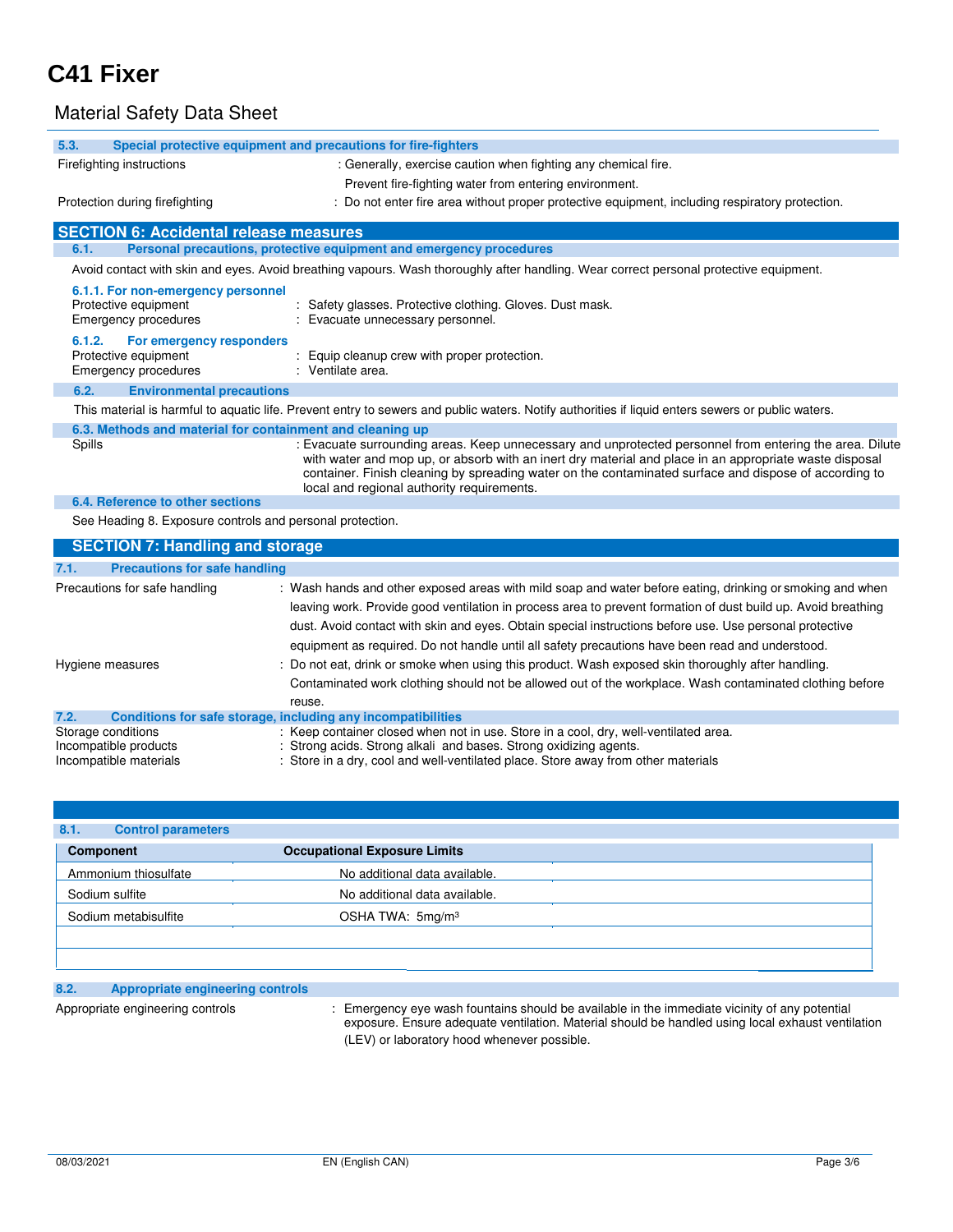## Material Safety Data Sheet

**8.3. Individual protection measures/Personal protective equipment** 

### **Personal protective equipment:**

Chemical resistant apron. Gloves. Face shield. Protective clothing. Safety glasses. Respirator.



## **Hand protection:**

Wear protective gloves

#### **Eye protection:**

Chemical goggles or safety glasses

#### **Respiratory protection:**

Wear respiratory protection.

#### **Other information:**

Do not eat, drink or smoke during use.

| <b>SECTION 9: Physical and chemical properties</b>            |                                            |
|---------------------------------------------------------------|--------------------------------------------|
| Information on basic physical and chemical properties<br>9.1. |                                            |
| Physical state                                                | : Liquid.                                  |
| Appearance                                                    | : Liquid.                                  |
| Colour                                                        | : White-Yellow.                            |
| Odour                                                         | : Ammoniacal smell.                        |
| Odour threshold                                               | No data available.                         |
| рH                                                            | : No data available.                       |
| Melting point                                                 | No data available.                         |
| Freezing point                                                | No data available.                         |
| Boiling point                                                 | : No data available.                       |
| Flash point                                                   | No data available.                         |
| Flammability (solid, gas)                                     | : Non flammable.                           |
| Vapour pressure                                               | No data available.                         |
| Relative vapour density at 20 °C                              | No data available.                         |
| Relative density                                              | No data available.                         |
| Specific gravity / density                                    | No data available.                         |
| Molecular mass                                                | N/A - Mixture.                             |
| Solubility                                                    | : Easily soluble in cold water, hot water. |
| Auto-ignition temperature                                     | : No data available.                       |
| Decomposition temperature                                     | No data available                          |
| Viscosity, kinematic                                          | No data available                          |
| Viscosity, dynamic                                            | No data available                          |
| <b>Explosion limits</b>                                       | No data available                          |
| <b>Explosive properties</b>                                   | No data available                          |
| Oxidizing properties                                          | No data available                          |
| Hygroscopic                                                   | : No                                       |
|                                                               |                                            |

### **9.2. Other information**

No additional information available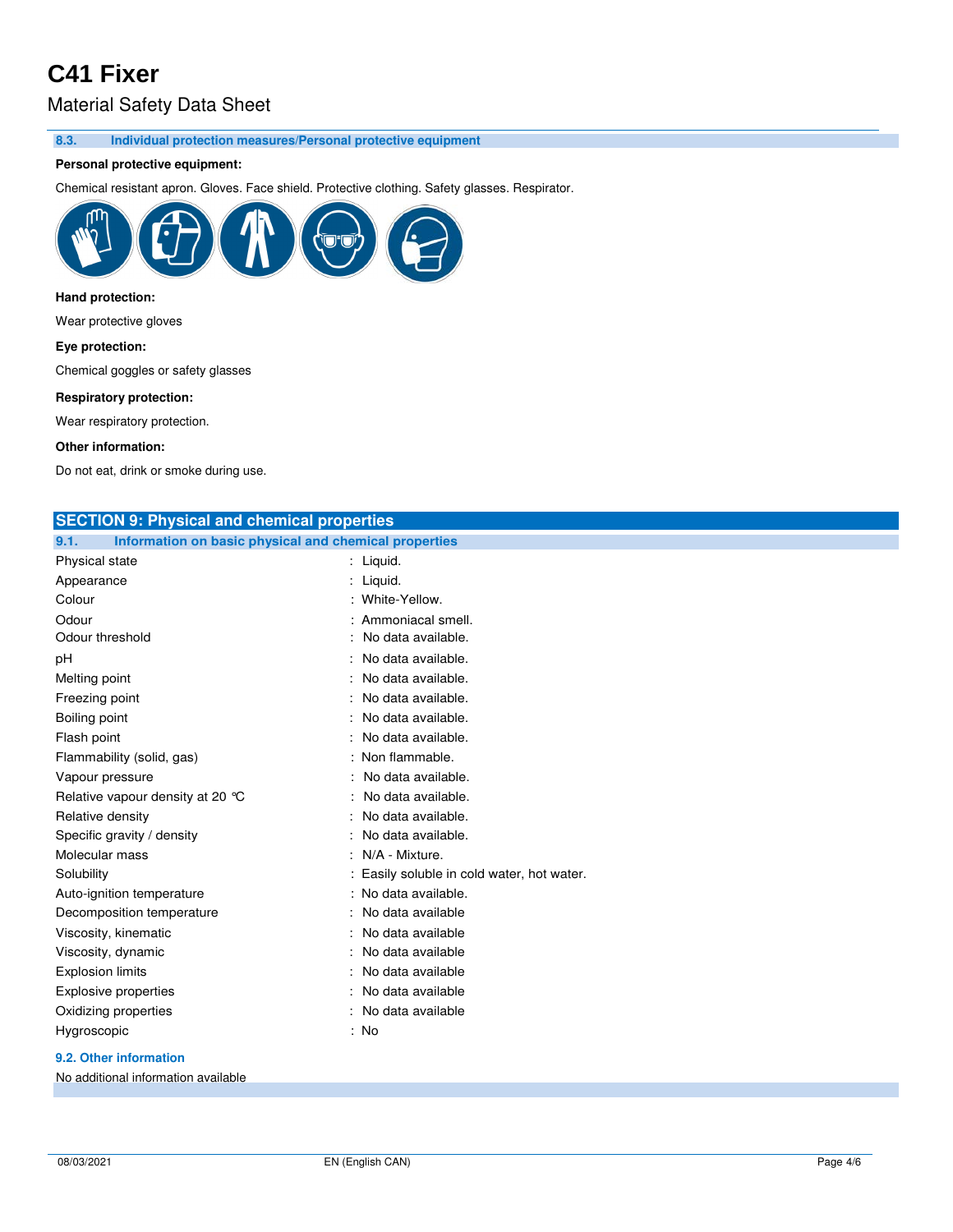## Material Safety Data Sheet

### **SECTION 10: Stability and reactivity**

#### **10.1. Reactivity**

The mixture is stable.

**10.2. Chemical stability**

## Stable under normal conditions.

## **10.3. Possibility of hazardous reactions**

Strong oxidizers such as nitrates, nitrites or chlorates can cause explosive mixtures if heated to dryness. Strong acids can react with the sodium sulfite or sodium metabisulfite to liberate sulfur dioxide which is a highly irritating and corrosive gas. **10.4. Conditions to avoid**

Direct sunlight. Possible emission of gaseous decomposition products may lead to a dangerous pressure build. Elevated temperatures. Temperatures above 120 $\degree$ F (49 $\degree$ C) and below 60 $\degree$ F (15 $\degree$ C).

**10.5. Incompatible materials**

Strong acids. Strong alkalies and bases. Strong oxidizing agents.

#### **10.6. Hazardous decomposition products**

Heating this product will evolve ammonia. Heating to dryness will produce ammonia, oxides of sodium and oxides of sulfur.

### **11: Toxicological information**

### **11.1. Information on toxicological effects**

| Likely routes of exposure<br>Acute toxicity            | : Inhalation; Skin and eye contact.<br>Oral: Harmful if swallowed.                                 |
|--------------------------------------------------------|----------------------------------------------------------------------------------------------------|
| C41 Fixer                                              |                                                                                                    |
| Ammonium thiosulfate                                   | LD50 oral rat: 1,950 - 2,890 mg/kg / Inhalation-Rat LC50: $>$ 2,260 mg/m3 (4 h).                   |
| Sodium sulfite                                         | LD50 oral rat: 2,610 mg/kg / LC50 Inhalation rat: $>$ 5.5 mg/l (4h).                               |
| Sodium metabisulfite                                   | LD50 oral rat = $1,310$ mg/kg / Not listed                                                         |
| Skin corrosion/irritation                              | : Causes skin irritation, redness.                                                                 |
| Serious eye damage/irritation                          | : Causes serious eye irritation.                                                                   |
| Respiratory or skin sensitization                      | May cause an allergic skin reaction. Sodium sulfite or sodium metabisulfite may cause severe or    |
|                                                        | deadly allergic reactions in some asthmatics and sulfite sensitive individuals. Possible signs and |
|                                                        | symptoms of allergic reactions include bronchoconstriction, sweating, flushing, hives, rapid heart |
|                                                        | rate, decreased blood pressure and anaphylaxis. Repeated or prolonged contact may cause            |
|                                                        | dermatitis.                                                                                        |
| Germ cell mutagenicity<br>Carcinogenicity              | Not classified as a mutagen.<br>Not classified as a carcinogen.                                    |
| Reproductive toxicity                                  | Not classified.                                                                                    |
| Specific target organ toxicity – single exposure       | : Not classified                                                                                   |
| Specific target organ toxicity - repeated<br>exposure  | Based on available data, the classification criteria are not met. Harmful if swallowed.            |
| Aspiration hazard                                      | Not classified                                                                                     |
| Potential Adverse human health effects and<br>symptoms | The substance or mixture is not classified as specific target organ toxicant.                      |
| Symptoms/effects after skin contact                    | May cause skin irritation and/or dermatitis.                                                       |
| Symptoms/effects after eye contact                     | May cause irreversible eye damage.                                                                 |
| Symptoms/effects after ingestion                       | Swallowing a small quantity of this material will result in serious health hazard.                 |
| <b>SECTION 12: Ecological information</b>              |                                                                                                    |
|                                                        |                                                                                                    |

### **12.1. Toxicity**

Ecology - water  $\qquad \qquad$ : Harmful to aquatic life.

## **12.2. Persistence and degradability C41 Fixer** Persistence and degradability The material is inorganic and not subject to biodegradation and not to persist in the environment.